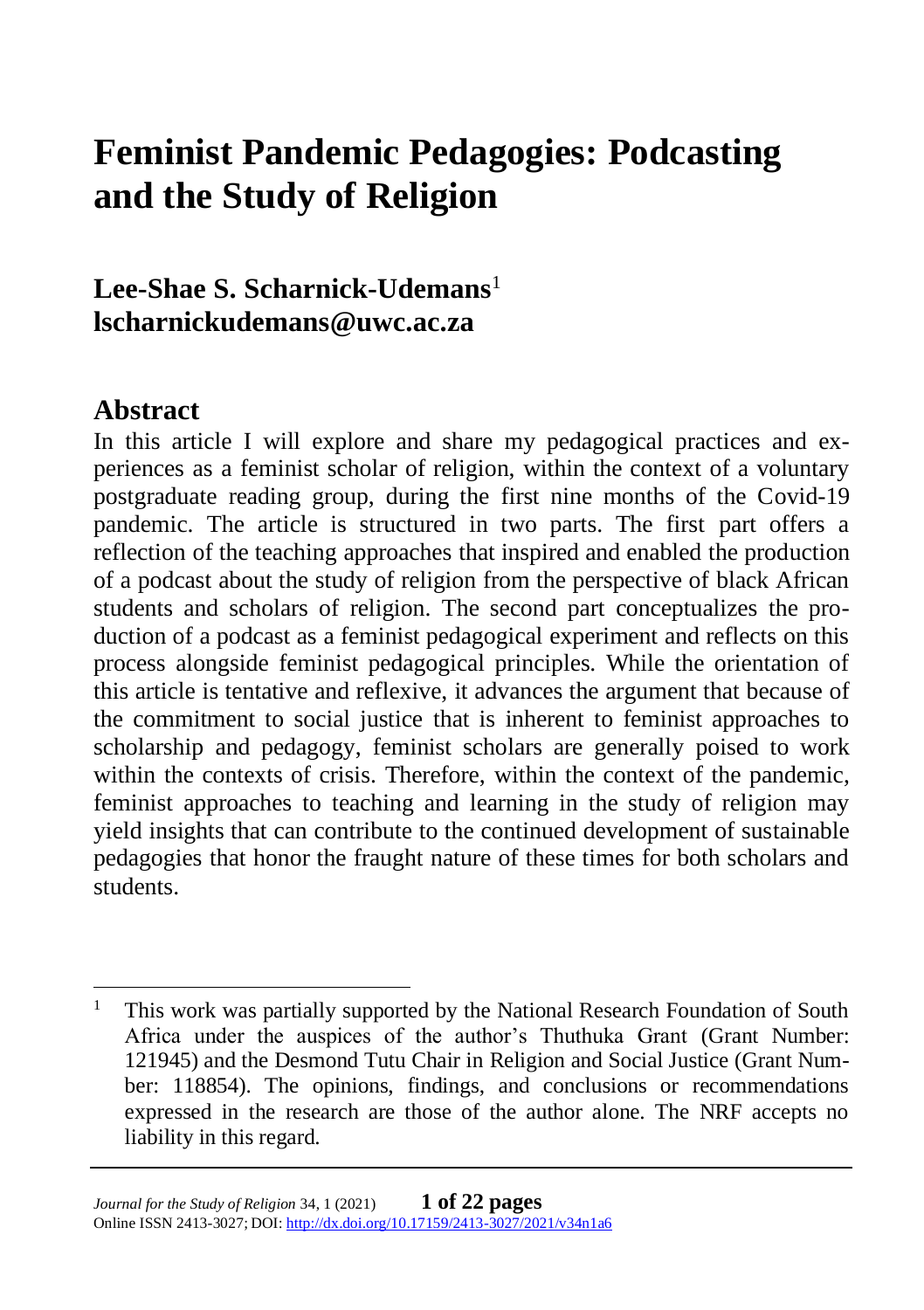**Keywords**: Feminist pedagogy, knowledge production, podcasting, remote learning

# **Introduction**

In the early days of the pandemic, social media were awash with memes that parodied the frightening accuracy and overuse of the term 'unprecedented' to describe the experience of living in a global public health crisis that qualifies as a pandemic. One meme, specifically related to academic experiences, shows the well-intentioned professor, offering what can be referred to as the pandemic disclaimer. The fictitious professor offers his acknowledgement of the unprecedented nature of the current situation, and then returns to business as usual, assigning tasks and uploading lecture materials to e-learning portals. On the other side of this meme are wild-eyed, overwhelmed students, pulling at their hair and biting their nails. The point of this meme as an expression of both offline and digital cultures, is that while the term 'unprecedented' is an accurate descriptor, it obscures the very real feelings of fear, grief, violence, loss, and uncertainty that color the current context. This meme also offers scholars of religion the opportunity to consider how the pandemic has shifted our own pedagogical practices and orientation towards students.

Covid-19 as an ongoing public health crisis has indisputably changed how we connect, teach, and learn across time and space. As international borders closed and cities were locked down, so were workplaces and classrooms of all varieties. Educators and students at every level of education from preschool to PhD were faced with the urgent and unexpected imperative to move from classroom-based teaching to online learning environments. The shift to remote learning is loaded with a range of technological and psychosocial challenges for both educators and learners and for the processes of teaching and learning.

For example, the mandate to work and study from home drove an abrupt collision of the private and the public, the personal and the professional, and highlighted the many and major inequalities that characterize our societies and the world. During the hard lockdown in South Africa, where gender-based violence was already a national crisis, there was a sharp rise in reported cases (Newham & Du Plessis 2020). The isolation that social distancing required, enhanced opportunities for abuse to take place and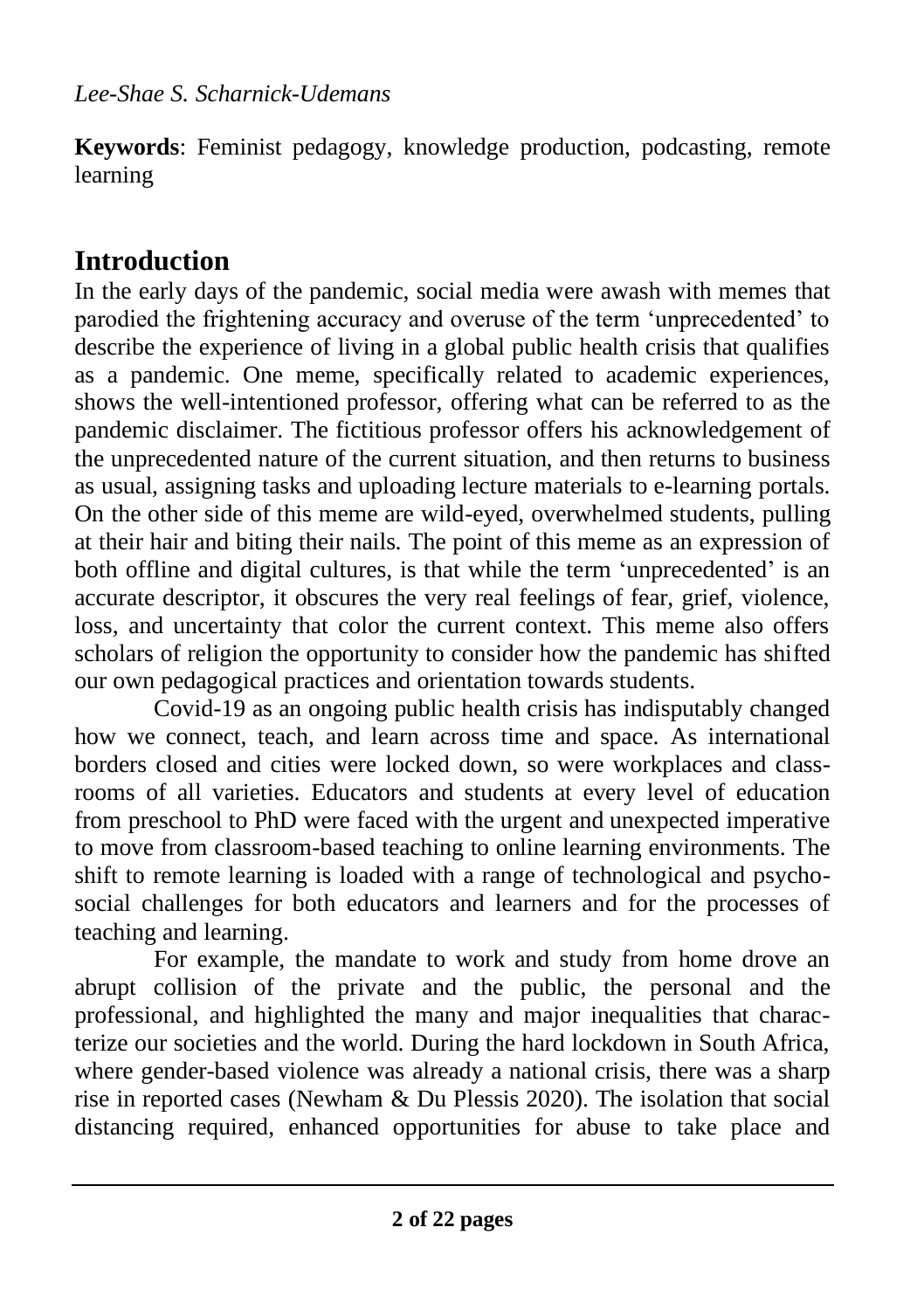further limited options for victims to find relief and recourse. Clark (2020:1) describes this marriage of crises as a 'clash of pandemics'. The point here is to acknowledge that domestic spaces and the notion of home are neither neutral nor universal.

The pandemic has disabused the notion that online space is anywhere and everywhere. The constitutional mobility that epitomizes the fundamental makeup of digital media technology and practices has been abrogated by the situatedness that the pandemic has enforced. The notion of being online has been relieved of its abstracted nature, and the online space and the domestic space have become synonymous. The vulnerabilities and inequities of the domestic space have long been subjected to critique by feminist scholars. Within the first few months of the pandemic, researchers offered emerging evidence supporting the postulation that Covid-19 has intensified the inequalities that typify the gendered division of domestic labor (Reichelt, Makovi, & Sargsyan 2021; Meraviglia & Dudka 2020).

In early March 2020, British journalist, Helen Lewis analyzed the asymmetrical, gendered expectations of caring responsibilities, including the care of children between men and women, and declared the Coronavirus 'a disaster for feminism' (Lewis 2020). Additionally, she postulated that a 'pandemic magnifies all existing inequalities' (Lewis 2020). While Lewis' sentiments ring true, an intersectional feminist approach offers a more expansive and nuanced perspective of the implications of Covid-19 on human existence and experiences. It considers how, together with gender, 'intersections of racism, patriarchy, ableism, and heteronormativity (among other axes of social power)' converge to produce complex systems of power and privilege, inclusion and exclusion, and within the specificity of the pandemic, risk, and consequence (Berkhout & Richardson 2020:2). More recently, calls for vaccine solidarity have highlighted the exacerbation of inequalities within and between nations (Fidler 2020; Ho & Dascalu 2020).

At the beginning of the global migration to remote learning, a group of feminist scholars, experienced in online pedagogies, working at the intersections of technology and science under the collective *FemTechNet*, offered a comprehensive set of guidelines for educators to consider during the upheaval of this pedagogical and technological migration (Juhasz, Wexler, Losh, & Irish 2020). Being a feminist pandemic pedagogical manifesto of sorts, it is a well-considered and useful document for any educator. The authors show that the psycho-social aspects of the transition must be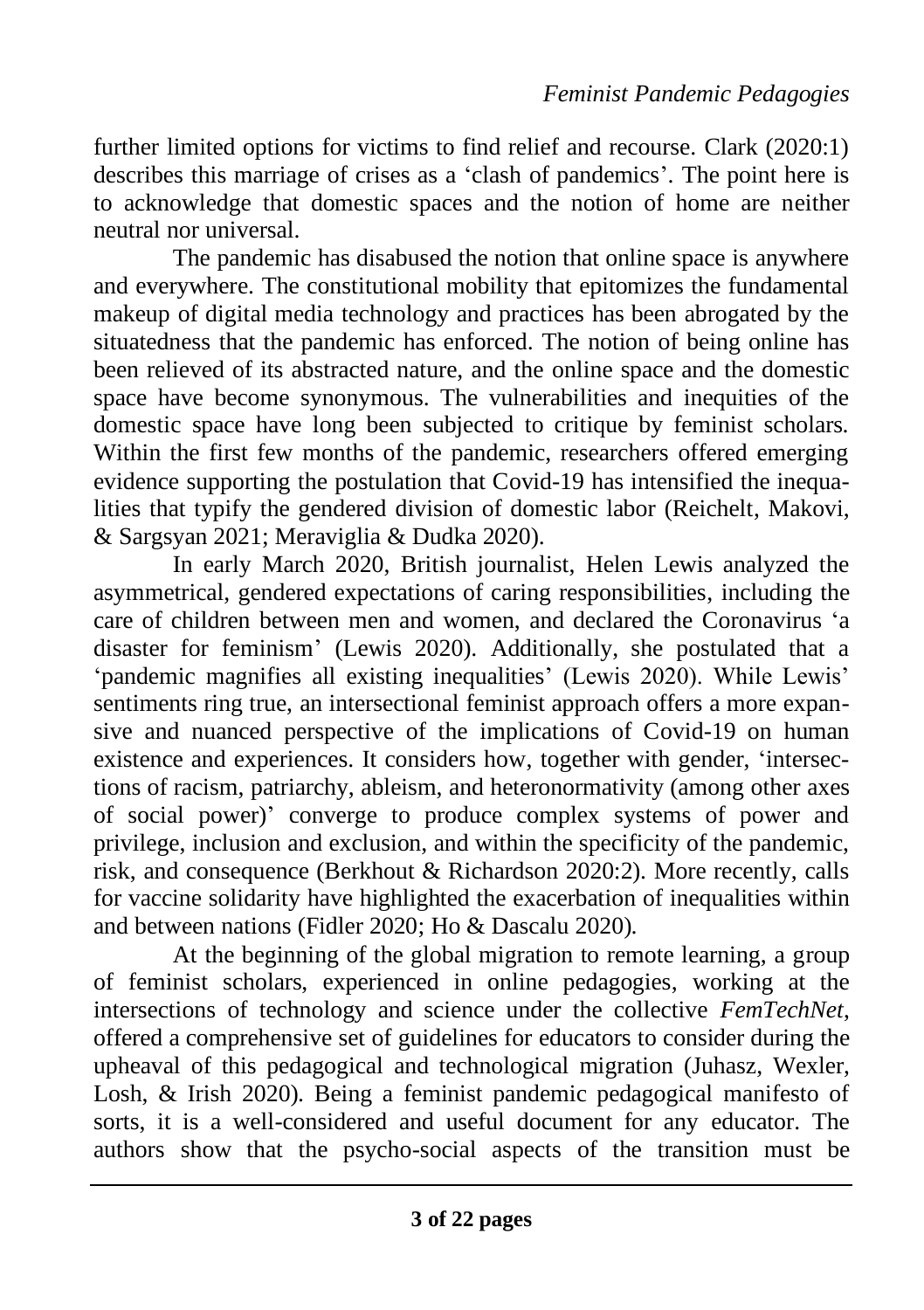managed with the same care as the technical features. Most students and educators were not prepared for this epic migration to emergency remote learning. A reading of this guide, however, points to the possibility that, while these were in fact unprecedented times, feminist educators, particularly those employing social justice pedagogies, may have been more prepared for the challenges produced by the remote learning and work from home mandates, generated by the pandemic<sup>2</sup>.

The first part of this article describes the feminist pedagogical principles which informed the processes of the production of a podcast about the study of religion from the perspective of black African students and scholars of religion. This group of diverse individuals, all with different research interests, shared a commitment to the decolonial, intersectional, and feminist study of religion in Africa, and over the course of nine months met virtually bi-weekly to discuss various texts. Later on, the group would decide to capture its conversations in the form of podcasts. These conversations were recorded, edited, and sorted in order to comprise a set of audio files containing only verbal text, that were arranged in an episodic format which could digitally be circulated and downloaded on personal devices. While the production of the podcast took place synchronously, the podcast itself is asynchronously available. The second part describes the development of the podcast within the context of this reading group. Before turning to the first part of this discussion, I offer a brief comment on epistemological subjectivity and diversity in order to further contextualize the possibilities and limitations of researching, teaching, and learning during a pandemic.

<sup>2</sup> I am cognizant of the established discourses and practices associated with pedagogies of care, and recognize the overlap between pedagogies of care and feminist pedagogies. Pedagogies of care require that the instructor takes the role of caregiver, while the student takes the role of care-receiver (Walker-Gleaves 2019). I have chosen to work primarily with feminist pedagogy and research practices as terms of reference because it encompasses many important strategies for care as pedagogy in institutional settings and also deliberately questions the assumptions and intersections of power and privilege that may color a framework of care.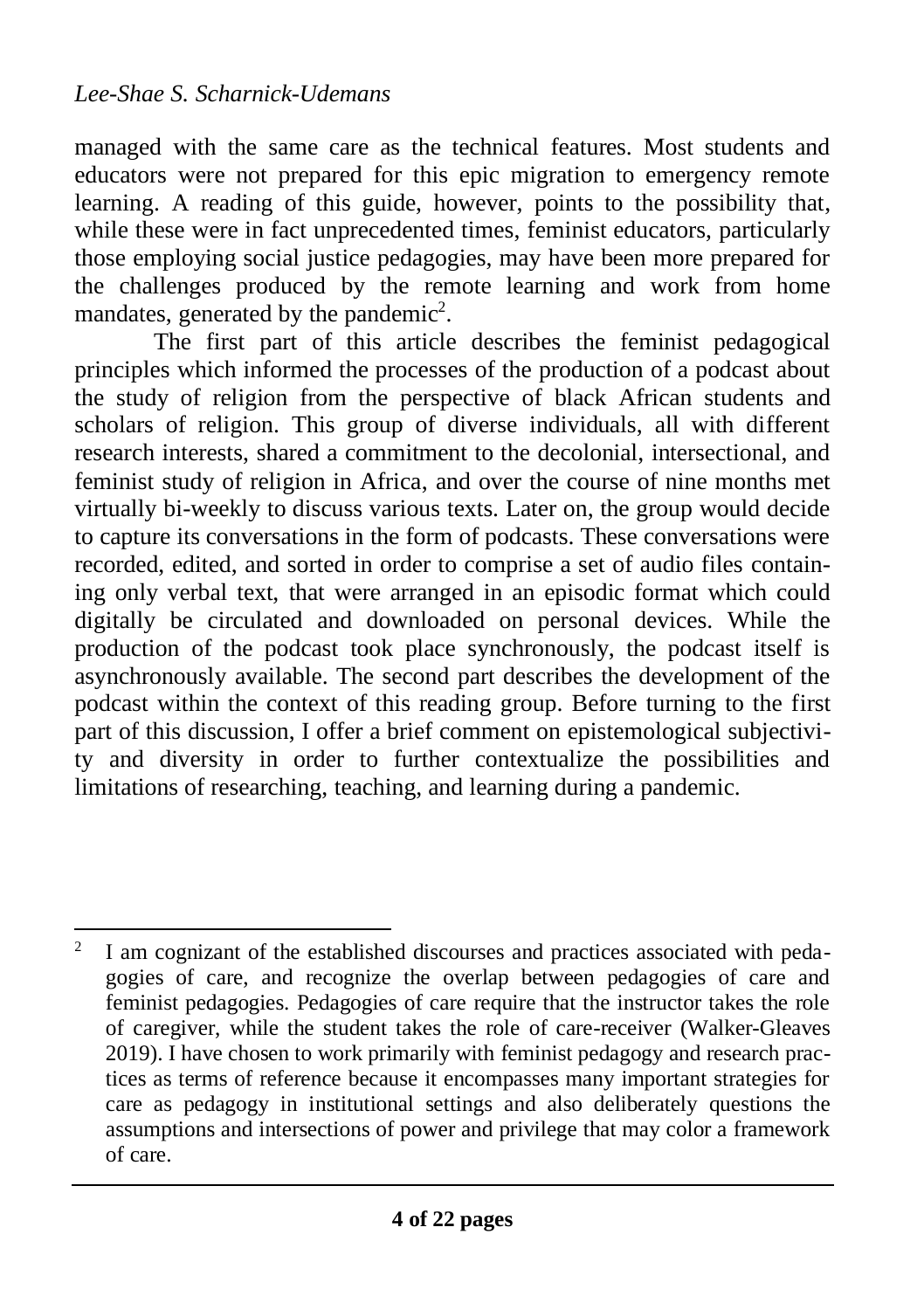# **Positionality and Reflexivity in a Pandemic**

Eighty days after the first reported case of Corona and in the wake of the announcement by the World Health Organization that Covid-19 had been declared a global pandemic, a professor of Applied Sciences at Zagreb University, Peter Jandrić made the following statement, 'While doctors, nurses, politicians, food suppliers, and many other brave people self-sacrifice to support our daily survival, this editorial argues that academics have a unique opportunity, and a moral duty, to immediately start conducting indepth studies of current events' (Jandrić 2020:234). This presumably wellintentioned statement is peppered with many disclaimers and underwritten by a distinctly nervous tone. It was made at a time of panic and urgency and perpetuates the problematic perception that researchers – as a result of our 'professional armor' which includes a 'carefully constructed public self as mysterious, impartial outsider[s]' – are somehow less affected by the multitudinous upheaval caused by the pandemic (England 1994:82).

The pandemic was not just happening around us; it was also happening to us. While Jandrić was able to use this time to dive into predicting, postulating, and producing knowledge about the implications of Covid-19, like many colleagues and acquaintances, I was not. Days after Jandrić would issue this call in March 2020, my family and I would be in quarantine due to my exposure to the virus. Unfortunately, testing in South Africa was not widely available at the time and while I showed no symptoms and did not become ill, I spent 14 anxious days expecting the worst. After experiencing the deaths of a handful of family members, neighbors, and acquaintances, it would take more than eight months of distance from my own recovery from Covid-19 which I contracted in August 2020, in order to try to study any aspect of the current context from an academic perspective.

Reflections on positionality, and subsequent practices of reflexivity in research are often primarily associated with the practice of fieldwork and are fundamental to thinking about pedagogical practices, including pedagogies of social justice. Feminist researchers have long emphasized the importance of reflexivity for understanding the way that power is constituted in the field projected by the researcher, and the possibilities of its mitigation through deliberate  $action<sup>3</sup>$ . Even in the case of non-empirical work that does not rely on human participants, a reflection on positionality and reflexivity

 $3$  For more information, see Wigginton and Lafrance (2019).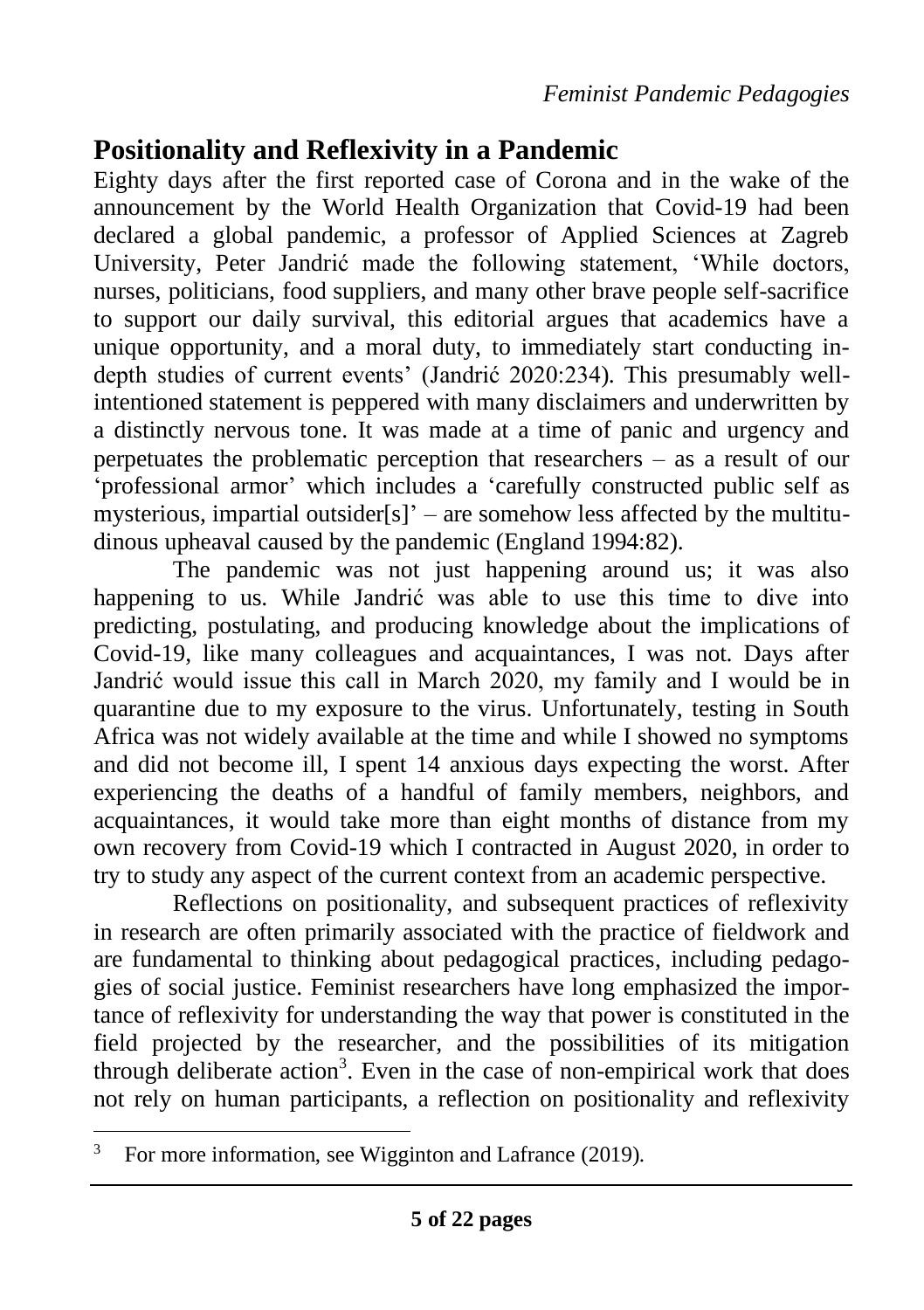subverts the notion of the unbiased research observer and allows for greater insight into the epistemological orientation of the researcher and the research. Unfortunately, despite the utility of this practice for building an animated understanding of knowledge claims, it is still largely considered a practice reserved for those working in the area of gender and social justice.

Furthermore, if we are to make sense of our scholarship during this time, we cannot maintain the veneer that, as scholars we are first immune to the non-academic aspects of Covid-19 and second, to presume that our experiences and challenges during these times are all similar or equal. The possibilities and impossibilities for the production of knowledge about religion (and any other subject) are necessarily contingent regarding the ways in which the pandemic has affected us on a professional and personal level. As a result of this, a critical awareness of the intersectional situatedness of the researcher and the research is pertinent. Despite the problematic nature of his initial claim, Jandrić and a colleague produced a small creative project where a call was issued for researchers to send captioned pictures of their homework spaces. In the style of Instagram posts, the captions and pictures offered insight into how 81 academics from around the world were coming to terms with the mandate to work and teach from home. I want to follow Jandrić and Hayes (2020) and offer a brief caption, sans a photograph of my work from home space and experience:

> *I write this from a corner in my bedroom where I have managed to squeeze a desk. My partner works in the next room, and together we try to entertain our three-year-old son. We make playdough from scratch, set up sensory boxes and allow him to watch way too much television. During this time, the said three-year-old decides to potty train himself and the floor is almost always wet. Every day we cook, we clean, we care, I cry, we work*.

I am a mother, partner, and woman of color. I am also an academic situated in a research center for the study of religion and social justice, at a historically black university. In response to the university's request for a continuity of activities plan, on the first day of the national lockdown, the director of the center, leading scholar of religion and gender, Prof Sarojini Nadar sent the following message to a WhatsApp group for staff and student employees of the Centre: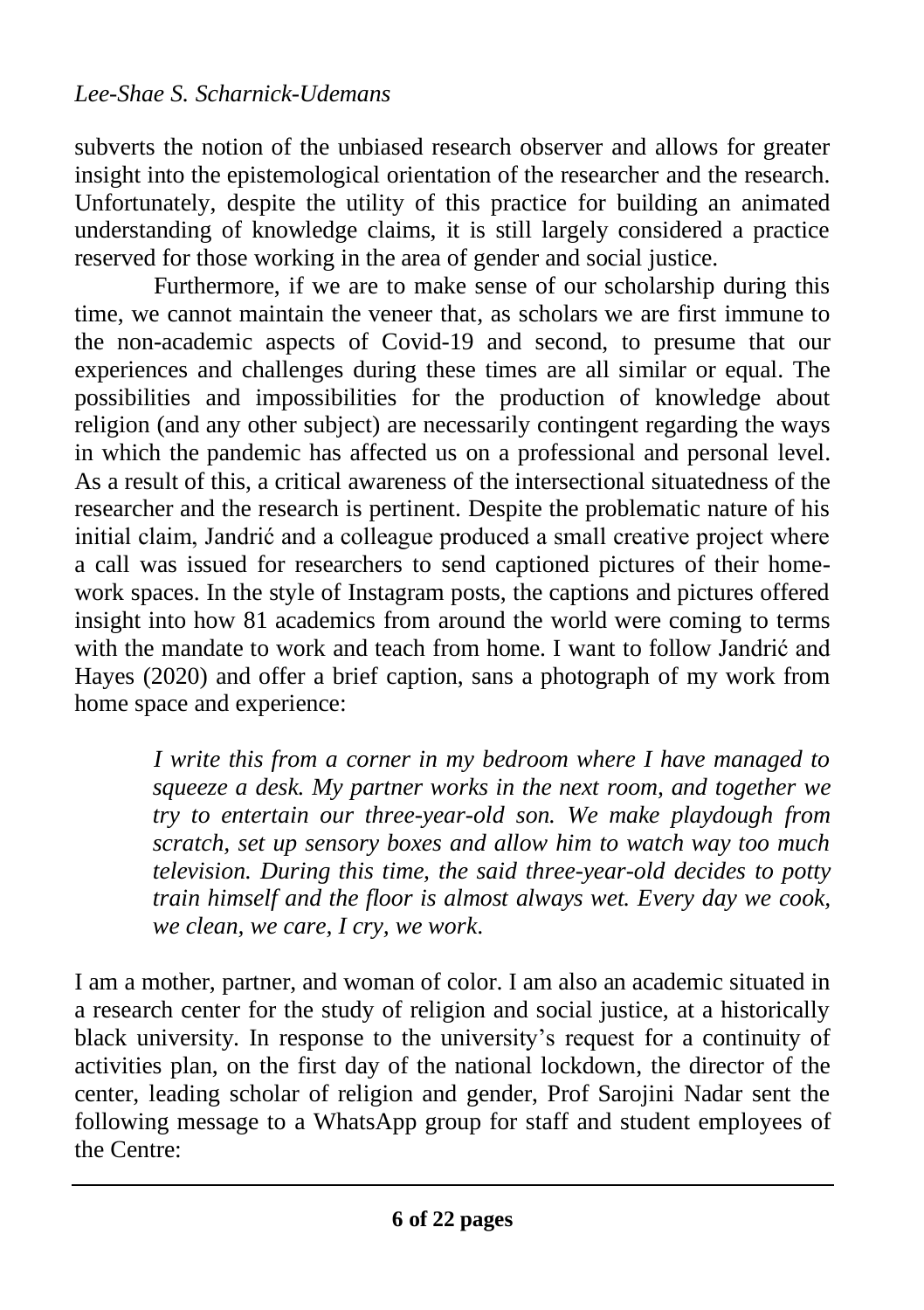- 1. We will continue to work with courage and compassion.
- 2. We will continue to work remotely with due consideration to the emotional upheaval that some experience in these moments of isolation.
- 3. We will step up to the plate when others cannot, with full knowledge that they will step up to the plate for us when we cannot.
- 4. We will work with common purpose and vision towards each of our tasks, and work with the principles of reciprocity, fairness and equity in mind (Desmond Tutu Annual Report 2020:2).

Like Juhasz et al. (2020) from *FemTechNet*, the feminist orientation of Nadar's leadership was displayed very early on in the pandemic and set the tone for a socially just approach to teaching and learning during a time of crisis. Although not universally agreed upon as public health crises, sexism, racism, gender-based violence, homophobia, transphobia, and ableism do have life and death consequences. These categories of human experiences have had the sustained academic attention of feminist scholars. Feminist scholars are trained and experienced to ethically, rigorously, and flexibly manage teaching and learning about these topics and within the contexts of crisis that these issues produce<sup>4</sup>. While the catastrophic and urgent nature of the pandemic was truly unprecedented, its underlying demand for approaches to teaching and learning strategies that heeded the situatedness of both educators and students, was familiar ground for feminist pedagogues.

Like many other universities, my home institution implored academics to show students that we care and will support them during and beyond the transition to online learning. We were urged to exercise flexibility in teaching, assessment, and examination and to be guided by the principle of 'no student left behind'. While I am not claiming that feminist pedagogues have held the monopoly of student care. I agree with Pelser (quoted in Ali, Watts Belser, Kao, & Smith 2020:112) when she asks,

> [W]hy have these same acts of respect and recognition not been available to students who have long been grappling with intense challenges whose impact all-too-often goes unrecognized? When my

<sup>4</sup> For more information, see Hames (2016) and Bhana, Morrell, Shefer, and Ngabaza (2010).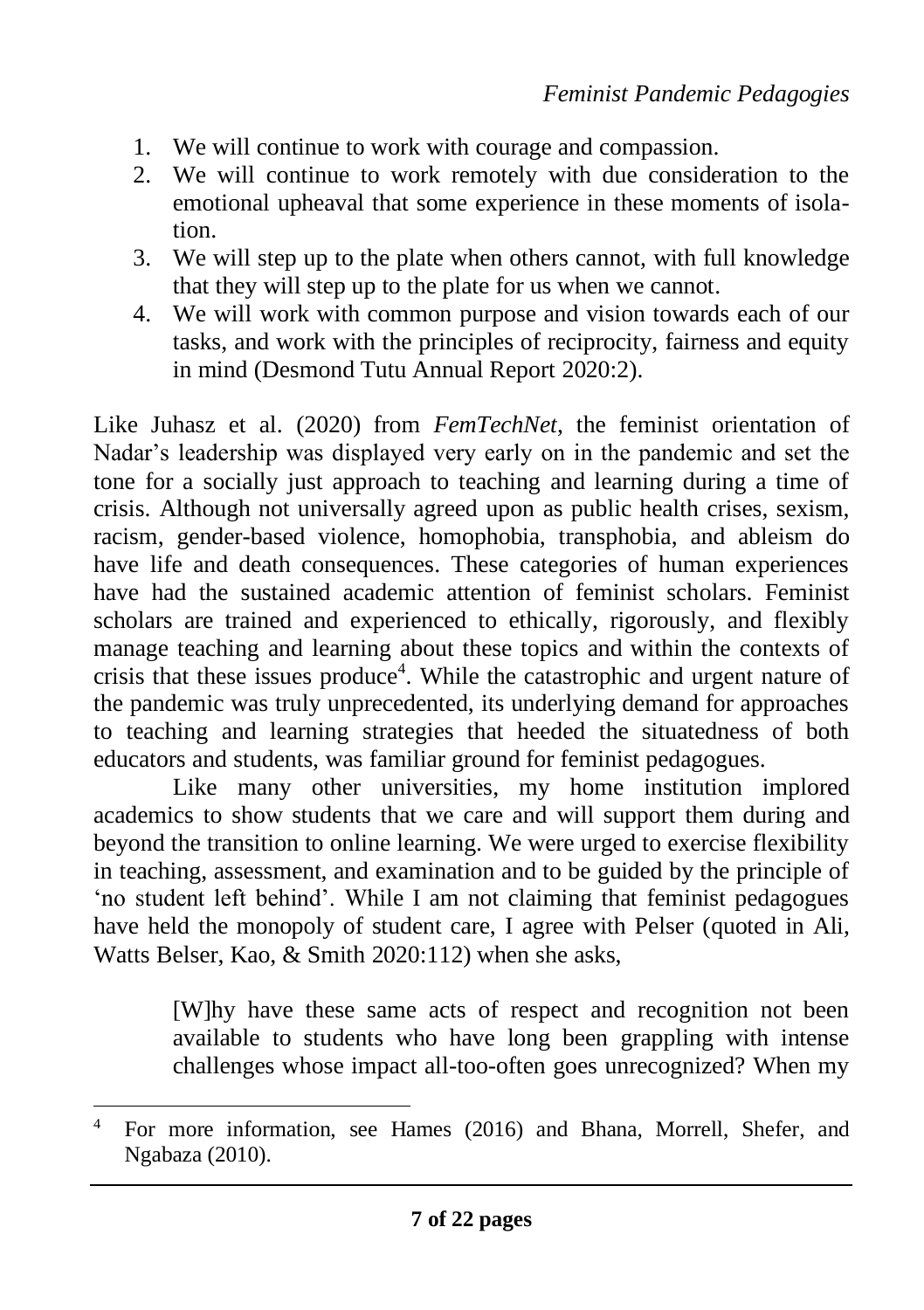students have experienced mental health crises, when they have grappled with the brutal intersection of pervasive racism and ableism, when they have been hospitalized or institutionalized, when they have been wracked by grief or loss during a semester – has this same recognition about the urgency of care, this naming of care as the highest priority, been so clear? I think not. I have often tried to leverage my own institutional position to protect students from these external pressures, to try to offer them some shelter amid crisis – especially a student whose crisis is 'taking too long' to subside, whose mental health needs are becoming 'too much', or who is at risk of being told they're out of time to 'get it together'.

Ironically through these calls for care and concern, albeit not named as such, feminist pedagogy and pedagogies of care which are often assigned to women, have achieved a level of mainstream acceptance because of its newfound utility for serving the needs of the privileged (Pelser quoted in Ali 2020; Moorhouse & Tiet 2021; Rose & Adams 2014).

## **Teaching Practices: Feminist Pedagogies**

This section discusses the underlying principles that have undergirded my teaching practices as a feminist scholar of religion whose main area of research is not gender-related. My identification as a feminist scholar is indicative of the possibilities that a feminist pedagogy offers beyond the specificity of subject matter. Noting the vast and varied articulations of feminism and feminist pedagogies that exist within the various disciplines that comprise the academy, in a comprehensive multi-disciplinary literature review, Lynne Webb, Myria Watkins Allen, and Kandi Walker (2002:70-71) offer six basic principles of feminist pedagogy that apply across disciplines:

- Reformation of relationship between professor and students.
- Empowerment.
- Building community.
- Privileging the voice of the individual as a way of knowing.
- Respect for the diversity of personal experience.
- Challenging traditional views.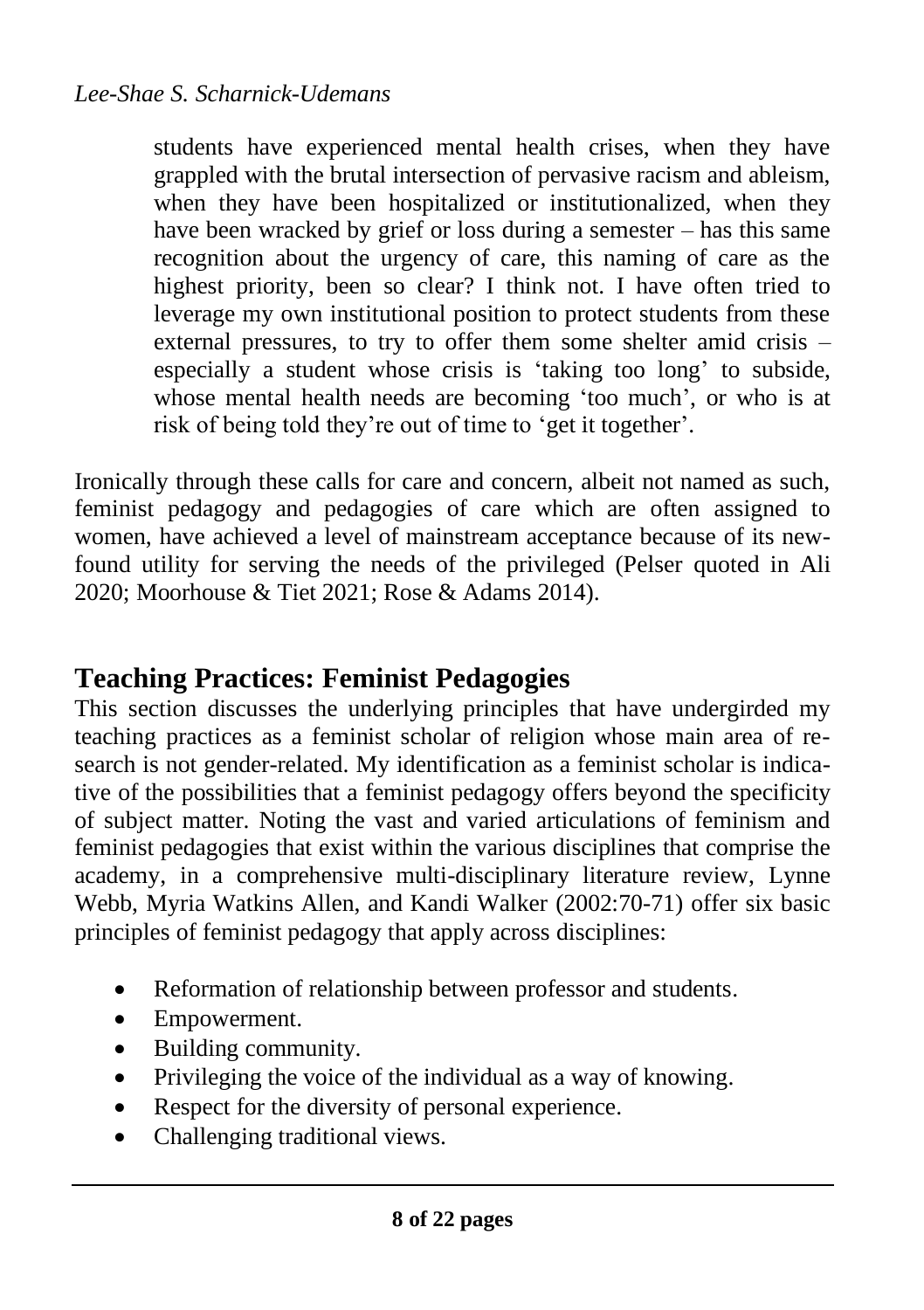My own understanding of feminist pedagogy<sup>5</sup> as a set of orientations, principles, beliefs, and practices about and towards teachings and research, content, epistemology, and power, is informed by a variety of intersectional theories about feminism, critical theory on religion, as well as my lived experiences of mentorship as a student and an emerging academic. The principles listed above are lapstrake and act as a guideline for how I understand my purpose as a pedagogue. The *reformation of the relationship between professor and student* begins with the recognition of power and relies on a shared commitment to deliberately and creatively challenge that power. In this way, feminist pedagogy challenges traditional, hierarchical ways of teaching, learning, and being in the classroom. As Webb et al. (2004: 416) argue, 'Power becomes shared as students assume more responsibility for teaching and teachers for learning'. The practice of *empowerment* is closely related to the reformation of the relationship between professor and student. Here I take the definition of empowerment from one of the earliest theorists of feminist pedagogy, Carolyn Shrewsbury (1987:8) who explains that 'feminist pedagogy embodies a concept of power as energy, capacity, and potential rather than as domination'. In my teaching practices the process of building community is ongoing because it reflects a commitment to teaching and learning values, collective participation, and decision-making. In accepting the contested, contextual, and culture-bound character of knowledge as a feminist scholar, the classroom spaces that I create, seek to *privilege the voice of the individual student* as a valued site of knowledge. In modelling both acknowledgment of and appreciation for the *diversity of personal experience,* a democratic classroom environment nurtures the affirmation of the position that personal experience may constitute a legitimate site of knowledge expertise. Finally, a hallmark of feminist scholarship and pedagogy is its commitment to *contesting traditional views*  of research, teaching, and learning. The qualification of this broad claim would be discipline and context specific, but it does rely on the recognition that the patriarchal character of the academy has long perpetuated the notion that 'knowledge and teaching methods can be value-free' (Webb et al. 2002: 418).

<sup>5</sup> Here I follow the second of Terry Anderson's *Three generations of distance pedagogy* (Anderson & Dron 2011) and locate feminist pedagogy within a social constructivist paradigm.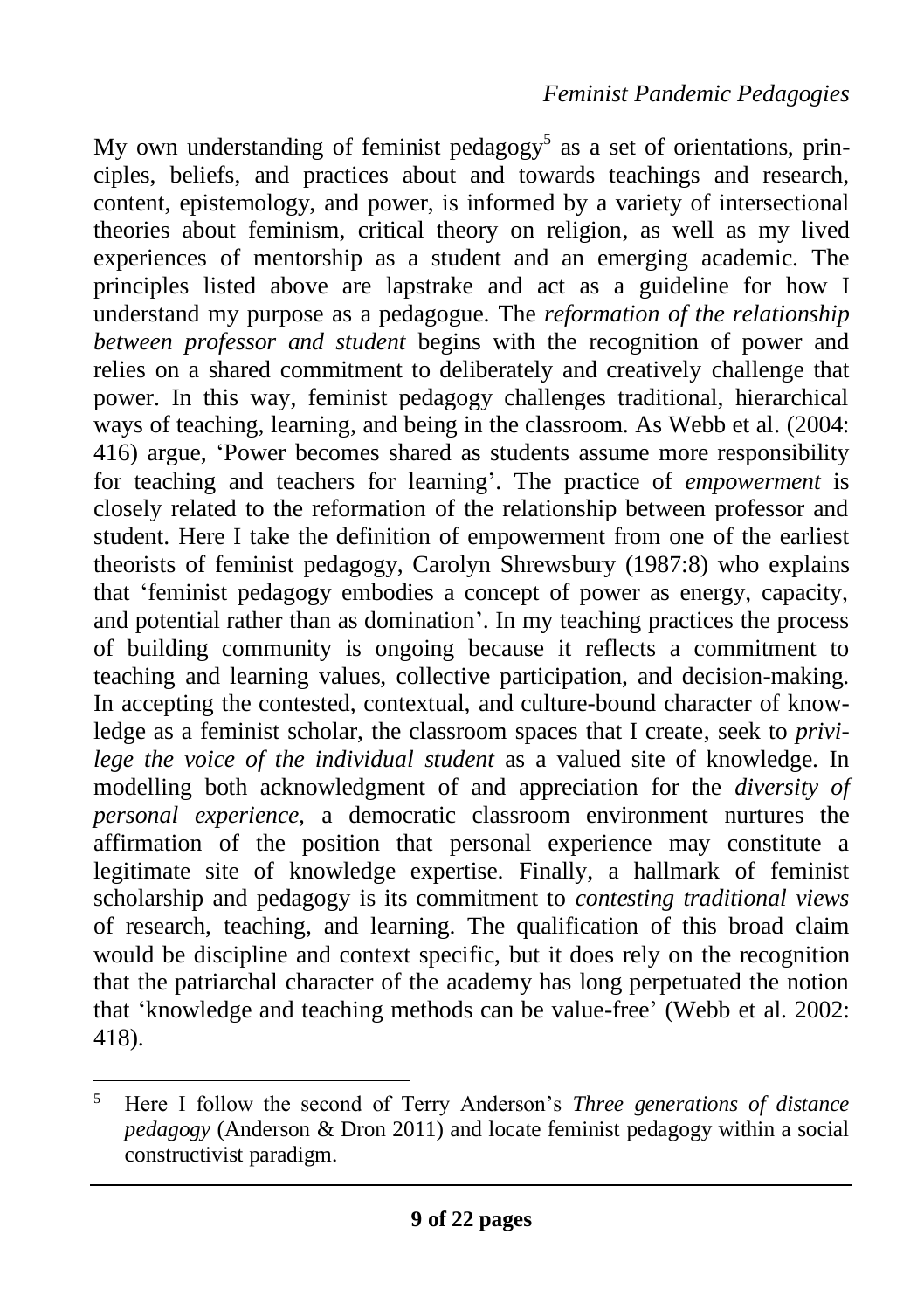#### *Lee-Shae S. Scharnick-Udemans*

As can be seen by the six principles elucidated above, feminist pedagogy in the study of religion is not only the purview of scholars who research and teach on topics of gender or sexuality<sup>6</sup>. Indeed, the renewed focus on decoloniality in research and teaching, in large part due to the demands of student activists to decolonized education in South Africa, is further evidence that an awareness of powers' constitutions and operations, and a desire to serve and empower students, can be considered generally applicable in all disciplines and fields of study.

In the context of decolonial approaches to the study of religion, professor of Religion in Africa, Adriaan van Klinken (2019) offers a proposal for a decolonial approach to religion that reflects the values of feminist pedagogies while following the core principles of decolonial thinking. First, he advocates for a commitment to pluriversity as a research orientation, which encompasses epistemic diversity. Second, he argues for the acknowledgement of partiality as a co-constituent of knowledge production, and lastly, he suggests a commitment to participatory work, which includes 'greater honesty and transparency about the ways in which we negotiate in our work questions of political engagement, of personal commitment to the causes, communities and subjects we study, and of implicit and explicit normative judgement' (Van Klinken 2019:152). As illustrated, the pedagogical injunctions of feminist scholarship can support the more recent calls for decolonization in the academy in tangible ways.

## **The Reading Group**

The *ReligioTheo* reading group was inspired by my own experiences as a PhD candidate in Religious Studies. Over the course of three years, once a week for about two hours, I participated in a weekly reading group hosted by a senior professor. Together with my co-readers, we engaged an eclectic intellectual smorgasbord, including Immanuel Kant, Ludwig Wittgenstein,

<sup>&</sup>lt;sup>6</sup> Having said this, in the study of religion, scholars of gender and religion have established the basis for other scholars in the field to engage feminist pedagogies in teaching and research practices. For more detailed descriptions of the important work that has already been done, especially at postgraduate level, see Nadar, Reddy, Van der Walt, Siwlia, Gerle (2014), Nadar and Reddy (2016), and Seedat and Nadar (2020).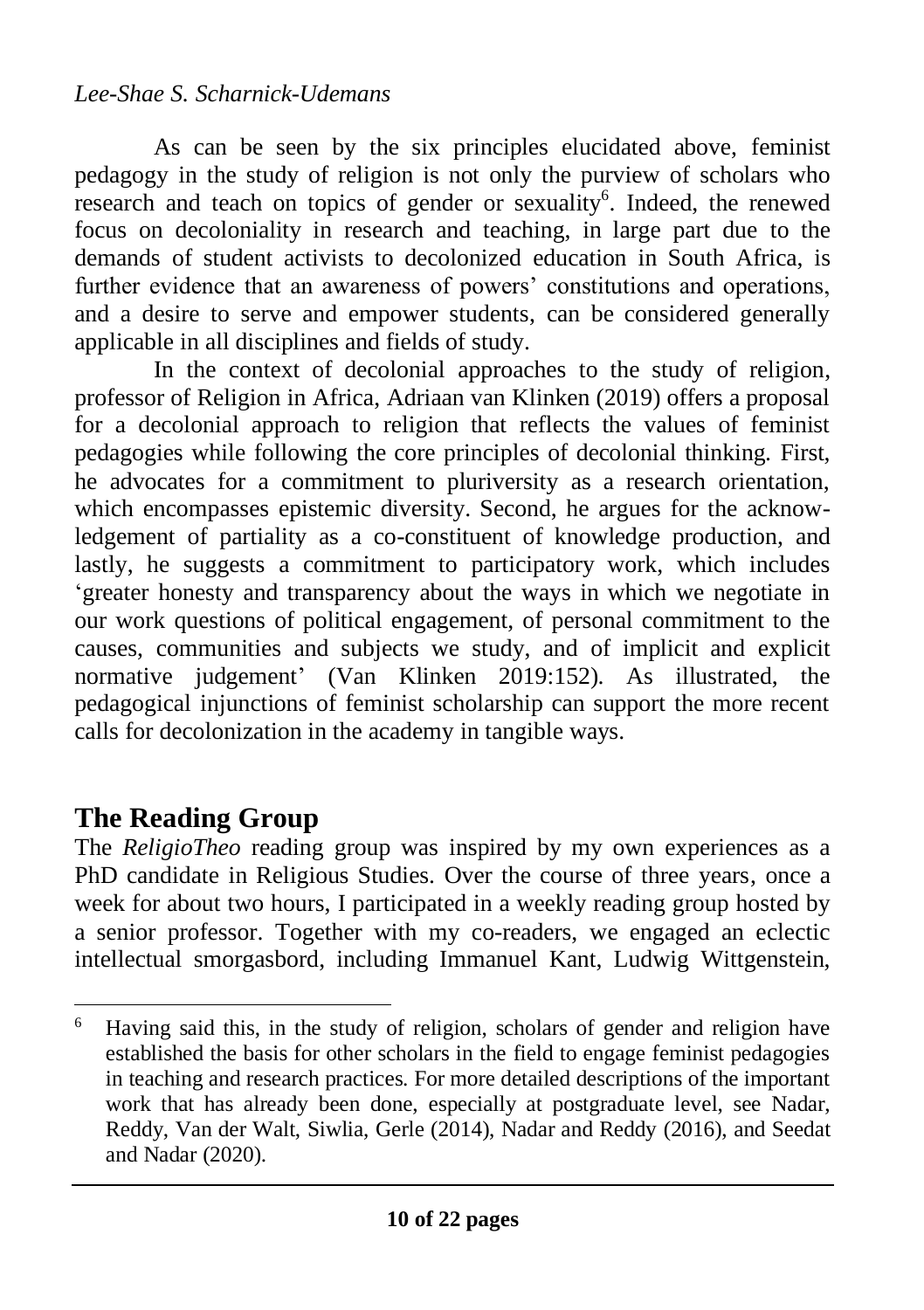Karl Marx, Steven Biko, Hannah Arendt, Talal Asad, and Saba Mahmood. While there was some level of flexibility and input from the group was often considered, it was obvious that the professor had more or less a clear vision of the group's reading direction and this was aligned to the goals of long-term projects for which he was the principal investigator. The discipline of reading in preparation for discussion with a group of peers was an important part of my own postgraduate experience and instilled a deep appreciation for the practice of reading in a community.

Having spoken with students in the research center, there was a consensus that they wanted to read more widely and in a focused manner. The students agreed that reading in community would provide opportunities for peer support and accountability that reading on their own did not offer. Many wanted to read beyond the confines of their theologically oriented undergraduate degree training. The students also expressed a desire to recreate the sense of community that they felt during their quarterly cohort supervision workshops on a more regular basis.

While all decision-making about the direction of the group would be collaborative, I made one request for an open-ended short written response to the reading to be shared with colleagues, prior to meeting for discussion. The rationale would enable us to ground our discussions and provide insight into the unique perspective of each group member. This writing practice was also evidence of the good-faith effort that the group would make to carefully read and consider the agreed upon text. Furthermore, we committed to attend every session (these were all virtual), although there was the understanding that once or twice per term, we might not be able to make it. We envisioned the group to be a space to share ideas about specific texts but agreed that we would allow things to develop organically, to follow our thoughts and allow for a level of flexibility that would match our shifting interests. We discussed the potential of other developmental opportunities such as dedicated reading group sessions to working on the development of academic writing skills. When the pandemic thwarted the original plans of the group, the decision to shift to an online environment was unanimous. According to students, the group offered the kind of intellectual and psycho-social support that was both timeless and timely.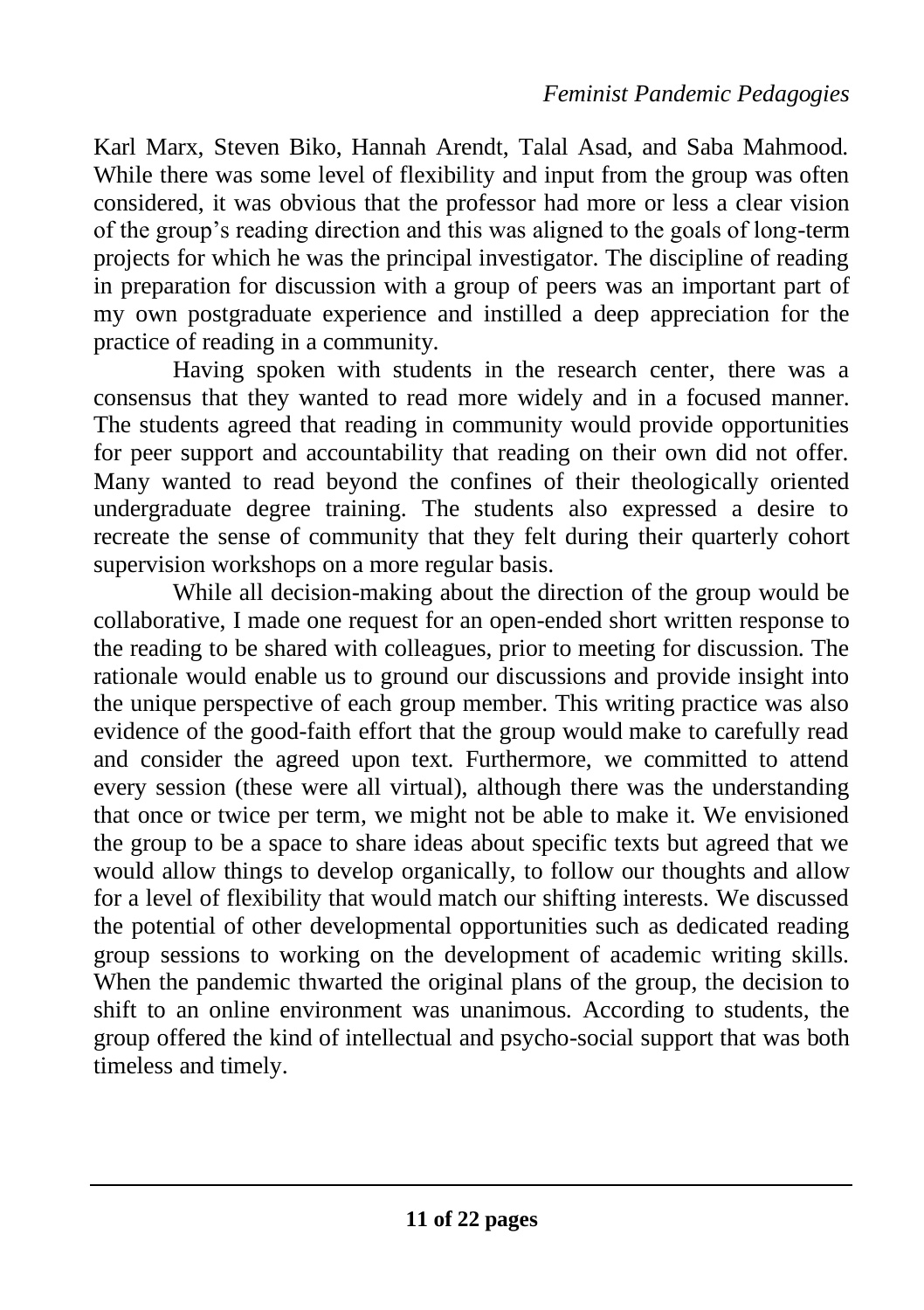### *Learning Outcomes*

As a result of the voluntary status of the group, the learning outcomes could be determined through collaboration and conversation, further enhancing its commitment to feminism. After a few sessions and once the decision to produce a podcast was made, the learning outcomes were reviewed again. The first learning outcome was the production of new knowledge about religion. This would take place through group members offering their insights, opinions, lived experiences, theorization, and analyses of a variety of texts in the disciplines of religion and theology. Here we embraced a generative and expansive approach to knowledge production. Leading religious studies scholar, David Chidester (2013) explains how postgraduate students could produce new knowledge in the study of religion. He suggests that,

> by engaging in the alchemy of theory and data – in which theory without data is empty, but data without theory is blind – they must produce something original…New knowledge is not produced out of merely looking at something, but requires theoretically informed and methodologically rigorous engines of argumentation, interpretation, explanation, or analysis (Chidester 2013:6).

The second learning outcome was that students had to work collaboratively and non-hierarchically. This is an important feature of the democratic feminist classroom. This does not mean that leadership was not present, but rather that leadership responsibilities were shared, rotated, discussed, and used in a functional as opposed to didactic or authoritarian way (Nadar & Reddy 2015). A third outcome was for students to develop and expand on a variety of 'soft skills' related to academia, including chairing, scribing, and facilitation. The fourth learning outcome being technical proficiency in knowledge production practices, was a direct consequence of the adoption of the podcasting model. Hess and Macomber (2020:208), in their rationale for using documentary film production as a feminist teaching technique, explain that the technical skills gained from non-traditional pedagogical practices, 'expand feminist teaching to meet our contemporary culture'.

Following the work of Nadar and Reddy (2015), I took the position that knowledge production and the processes thereof are just as important as the content or the production of the research product. The myriad of complex ways in which the pandemic has shifted and transformed research landscapes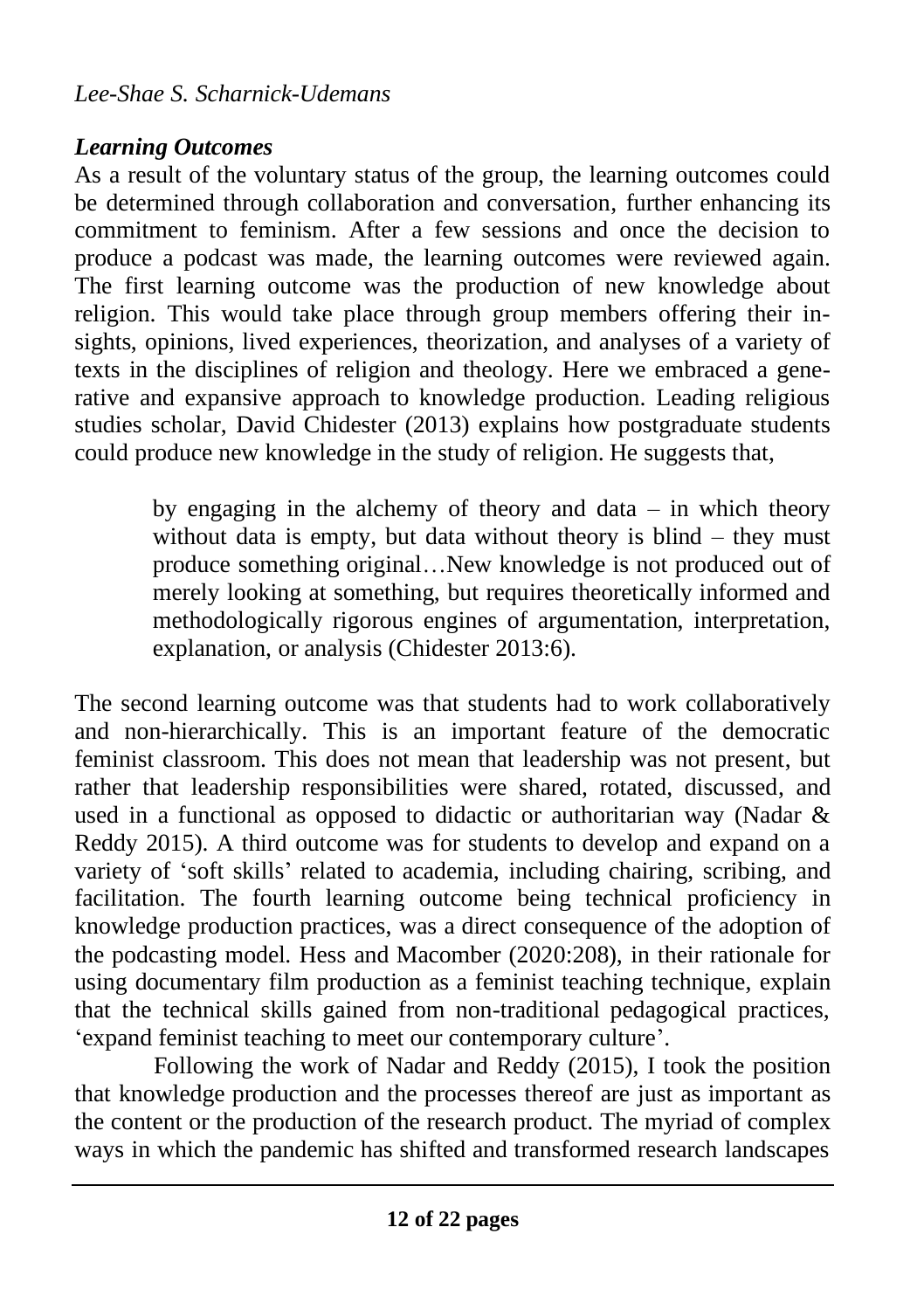and practices of knowledge production and circulation, cannot be underestimated. It is too early to tell the extent of the consequences that the pandemic has had on the knowledge economy. However, the earnest embracing of technology by universities in hitherto imaginative and unexplored techniques as a result of the pandemic has certainly expanded the scope for intellectual collaboration and knowledge circulation across time and space. While the use of media for teaching has become commonly accepted within many disciplines, the production of multimedia content as a pedagogical process and tool has received less attention.

## **Podcasts and the Study of Religion**

The popularity of the podcast has dramatically increased in recent years, and the context of the pandemic has further accelerated its ubiquity. Recent advances in technology have made podcasts easier to produce, circulate, and access than other media products and applications. Podcasts are audio-only files which are cheap to produce and asynchronous in character, allowing for mobility and multi-sensorial consumption. The nature of technology means that it does not consume nearly as much bandwidth as media content and can be downloaded quickly and consumed at a later stage. The start-up costs for both production and consumption of podcasts are limited to the possession of a mobile digital device and access to the internet. While for the general population access to these tools of technological engagement and inclusion remains deeply unstable and uneven as a result of socio-economic disparities that disproportionately disadvantage both urban poor and rural communities, in higher education, there is evidence to suggest that podcasts may offer a more inclusive experience of teaching technology for students from various backgrounds. Through a quantitate survey conducted at a historically disadvantaged South African higher education institution, Gachago, Livingston, and Ivala (2016:860) found that, despite severe resource constraints and fear of technology among both lecturers and students, the simplicity and accessibility of podcasts promise a successful mainstream adoption of a low‐threshold technology for African higher education.

Podcasting as an educational tool has been studied in a number of disciplines, including human geography (Kinkaid, Brain, & Senanayake 2019), social sciences (Vajoczki, Watt, Marquis, & Holshausen 2010), and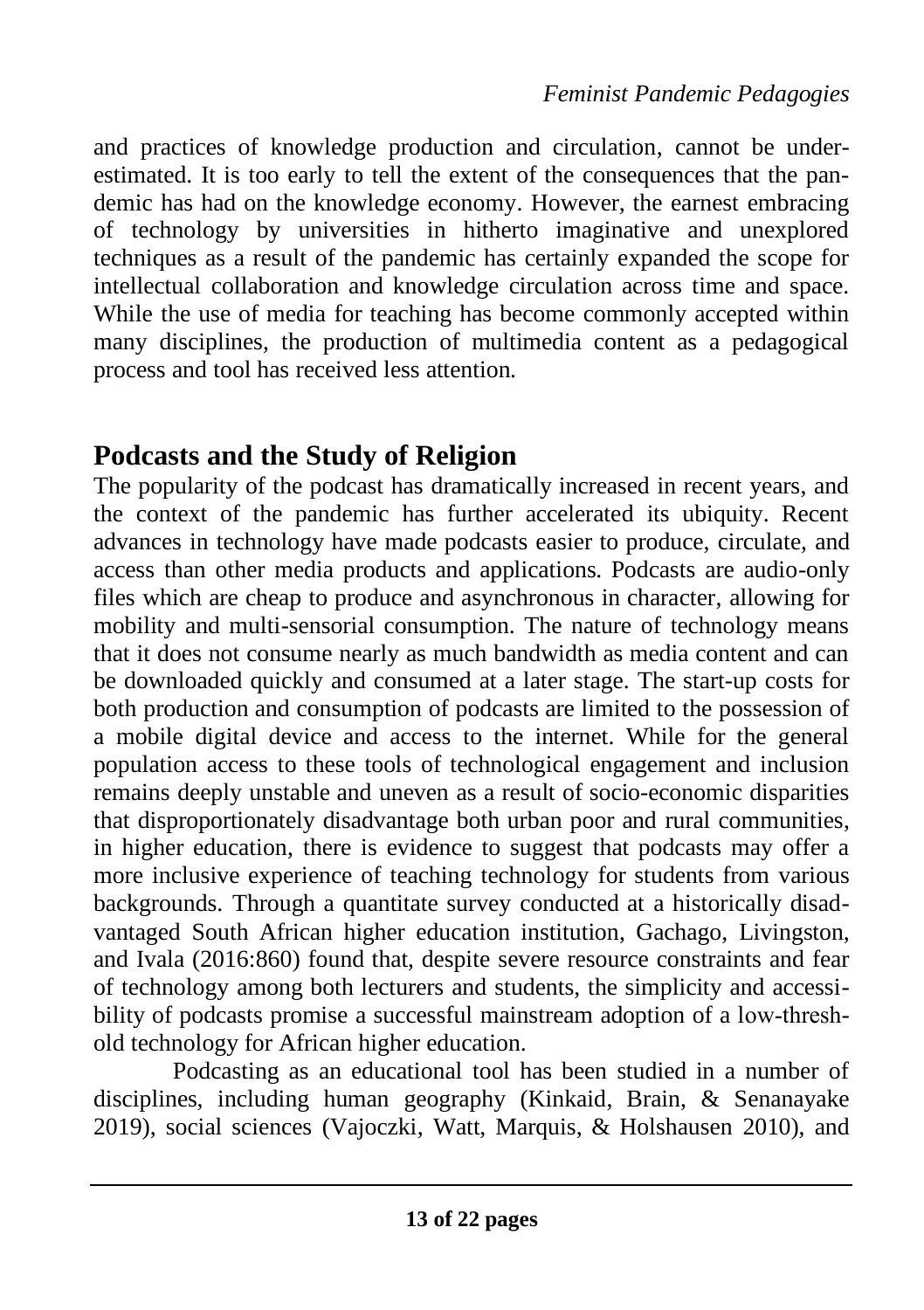education (Kay 2012). These studies explain and analyze the undergraduate student consumption of podcasts and its effect on their experiences of teaching and learning, and hypothesize the potential that podcasts have for replacing traditional lectures and lecturers. What is missing from the literature on podcasts and scholarship is a reflection on the process of production of a podcast with students and teachers as co-producers of knowledge. The lacuna of literature on this particular iteration of podcasting education, potentially further affirms the innovative albeit experimental nature of the *ReligioTheo* podcast. The production of a podcast about religion from a black collective of emerging scholars studying and researching religion from a non-confessional perspective, is significant for the representation of the epistemic diversity that it brings, and contests the 'Western, Eurocentric, colonialist and racialized models' that have dominated the study of religion and predetermined what constitutes authentic knowledge production and circulation in the field (Van Klinken 2019).

While there are many podcasts available on religion, across a variety of platforms, and many podcasts on the study of religion and theology from scholars working and located in the global north, there are none from the South African context or the African continent. Scholars have long argued that the media are a site of knowledge about religion and for knowledge production about religion (Hackett & Soares 2014; Eisenlohr 2012; Engelke 2010). Given the possibilities for community creation and opportunities for teaching and learning that podcasts offer, these may be considered important emerging sites for encountering and producing knowledge about religion and religious diversity. In this sense, podcasts are media where we can learn about religions and religious diversity through studying the content. Through the production of our own content and its circulation as media, it is also a place where we can discuss what we have learned through studies of both offline and online content about religion.

The pre-production aspects of developing any multimedia content includes standard academic skills such as research and writing, but also extends to critical thinking, creativity, and collaboration. In podcasting, as with other media techniques such as film, the voice of the speaker is the medium, and so effective communication is critical. The fact that the spoken voice is the medium of knowledge delivery, has the potential to change the way in which knowledge, especially that which is considered academic, is received and accessed (Hess & Macomber 2021). If the correct context is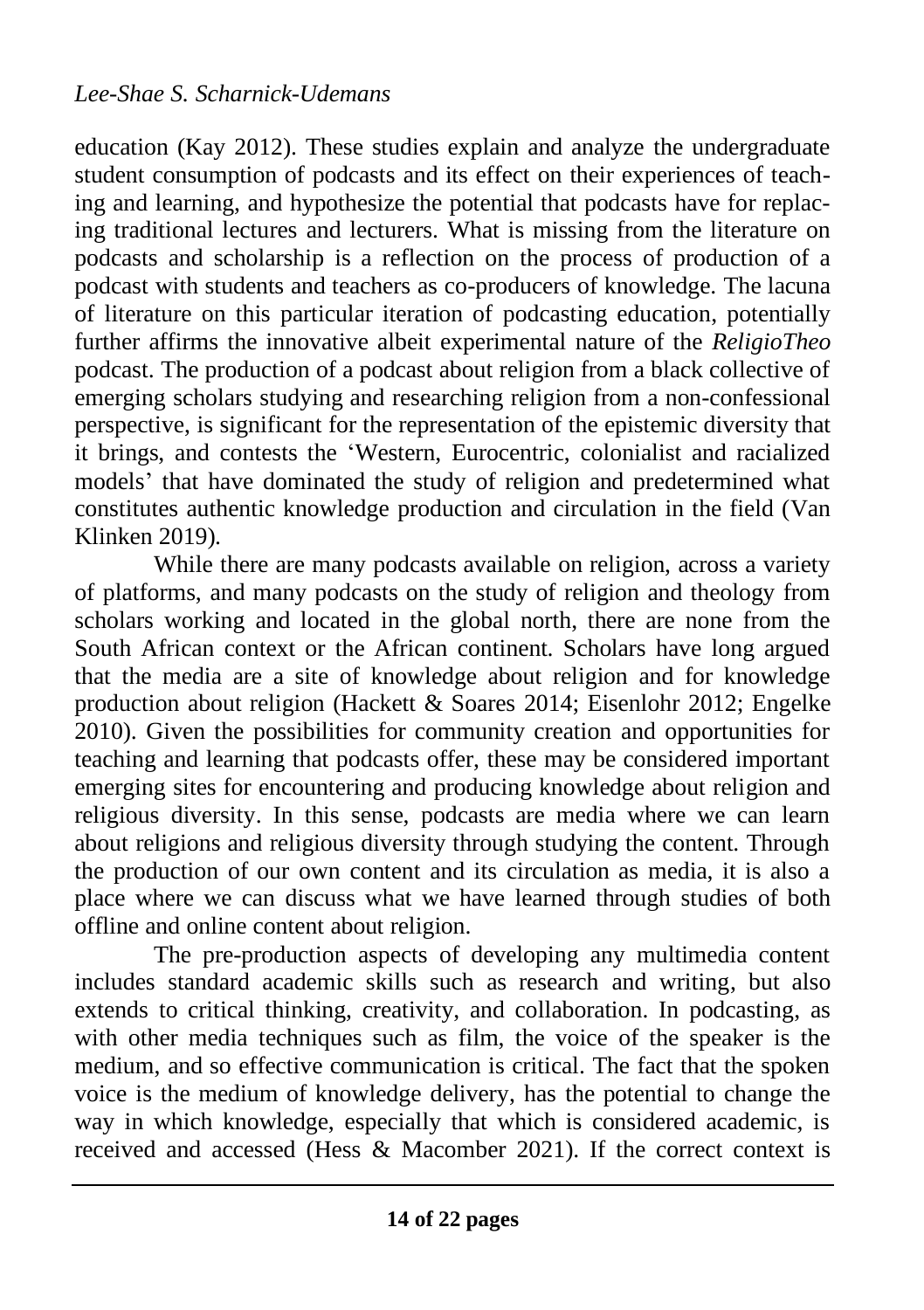scripted, then the spoken language can be far less formal and impenetrable than written academic language. Furthermore, the format of a podcast allows for dialogue and discussion to take place. When one or more persons are engaged in a discussion, then an intentionally managed podcast episode can become a democratic feminist classroom that is conducive to multi-directional learning and teaching.

#### *Making Lemons out of Lemonade: Podcasting in a Pandemic*

Creating a podcast became a natural progression of the group. We were recording the discussion sessions for our records and for our colleagues who were unable to attend. After about six meetings we decided that we wanted to shift from reading individual articles and chapters to reading a full text. Given the diverse interests of the groups, we have students studying religion and media, race, gender and sexuality, African Traditional Religions, and religion and popular culture, it was a challenge to settle on a text to read. Given the context of a pandemic and its accompanying heaviness, we agreed that we wanted to read something a little 'lighter'. The group acknowledged and sought to resist afro-pessimistic attitudes that project the expectation that African scholars should primarily engage in research that addresses or seeks to resolve the serious issues that affect the continent, despite the fact that Africa and Africans have been and remain the primary research subjects of non-Africans for centuries (Hountondji 2009; Olukoshi 2006).

The final decision on what to read was somewhat whimsical, although not arbitrary. One of the group members, Dr Megan Robertson suggested *The Lemonade Reader*. This is a collection of essays edited by Kinitra Brooks and Kameelah Martin and focuses on the iconic Lemonade album produced and performed by celebrity artist, Beyoncé Knowles. To be clear, not all the group members formed part of the BeyHive (the colloquial term for Beyoncé's fans), although some, including myself, consider themselves fans. One member of the group had never listened to a single song by Beyoncé, while another declared indifference but curiosity that a celebrity could be the focus of an extended academic text. After a few discussions, preliminary reading, and internet-based research by individual members, we decided that *The Lemonade Reader*, together with the audio-visual album by the same name, and Beyoncé's own superhuman status, were interesting subjects for our first podcast recording as a group. This vital pre-production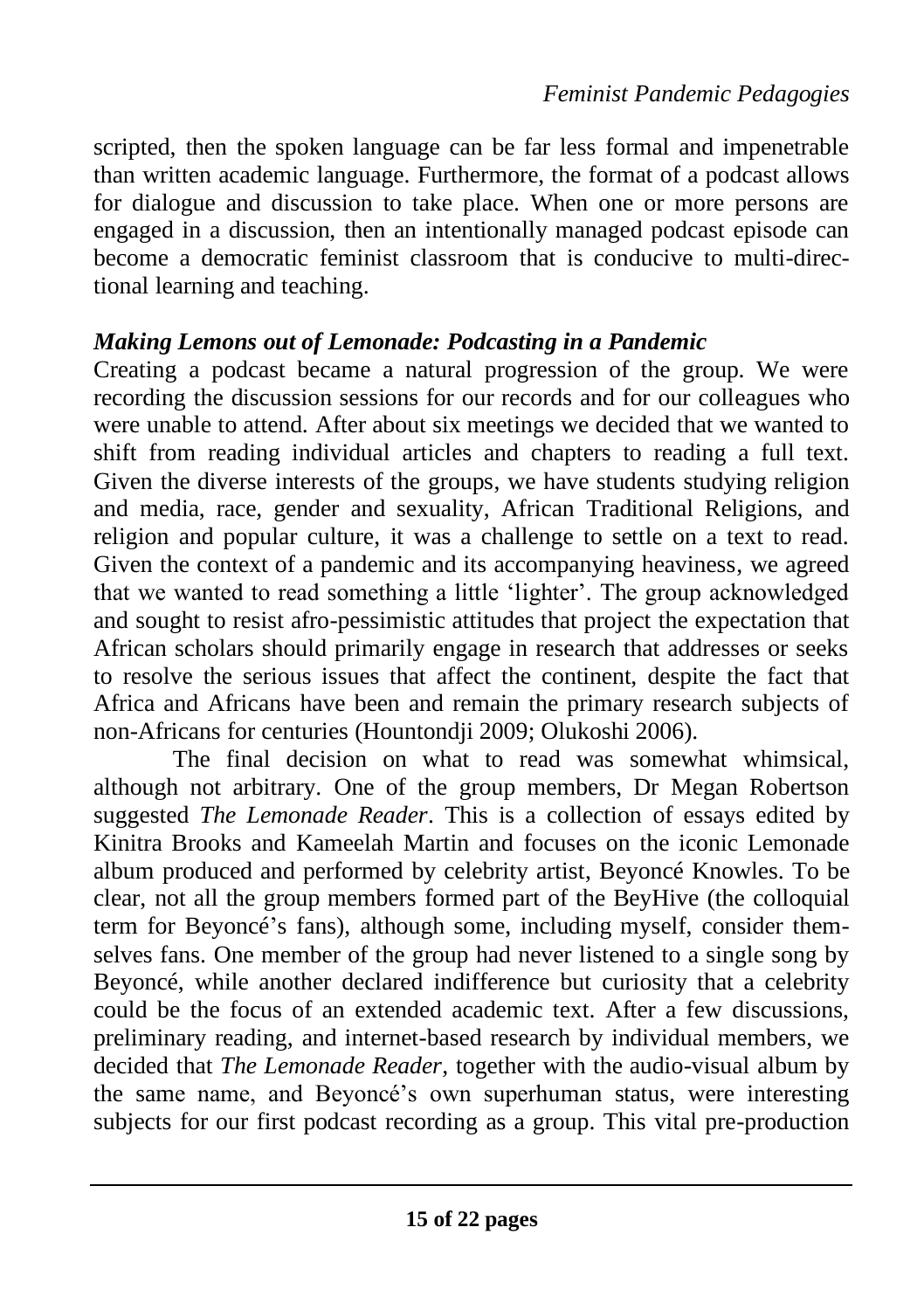stage also allowed for us to discern some of the intersections that our own work and locations shared with that of the texts that would be discussed.

Before engaging the text, which comprises a collection of essays and editorials, we listened to the album and noted issues about gender, race, black men and women's sexuality, feminism, African-American spiritual traditions, and African Traditional Religion. Power and agency were entangled in the lyrical and visual world that Beyoncé had constructed through the album, and which resonated with aspects of our own contexts and research interests. Prior to recording, the members would either circulate a written text that covered the main points of their offering, or we would have a pre-recording meeting where we discussed the text and gave the lead readers for that episode a chance to soundboard their ideas. The pre-recording sessions were not compulsory for everyone to attend, but rather functioned like *ad hoc*  committees that offered those leading the session the opportunity to purge pre-production jitters.

The book featured three parts and each part consisted of five to six chapters. Each student would take responsibility for one or two chapters per part. Each co-reader's voice is heard, offering a reflection on the reading. The rest of the group would pose questions or elaborate on the points raised. Since the group already had experience of discussing texts together, they were familiar conversation partners and did not find it difficult to engage each other. The group dynamic was pleasant and there were no major personality clashes, despite the diversity of the group in terms of research interests and social locations. In large part, this is due to the pre-existing relationships that were formed in the context of the research center and the prior reading group meetings that had taken place.

Despite making technical proficiency a learning outcome, we soon realized that the process of post-production would be too labor intensive to manage on my own and I did not want to unduly burden students with overly time-consuming activities after the major intellectual work of the project was completed. I decided to enlist the help of a multimedia production company to assist with the editing process. In order for editing to take place, the recordings would need to be transcribed and this was outsourced and paid for from a budget that had been set aside for a reading group retreat that could not take place due to Covid-19 restrictions. Through the editing process, almost twelve hours of recordings were edited to approximately three hours of listening time.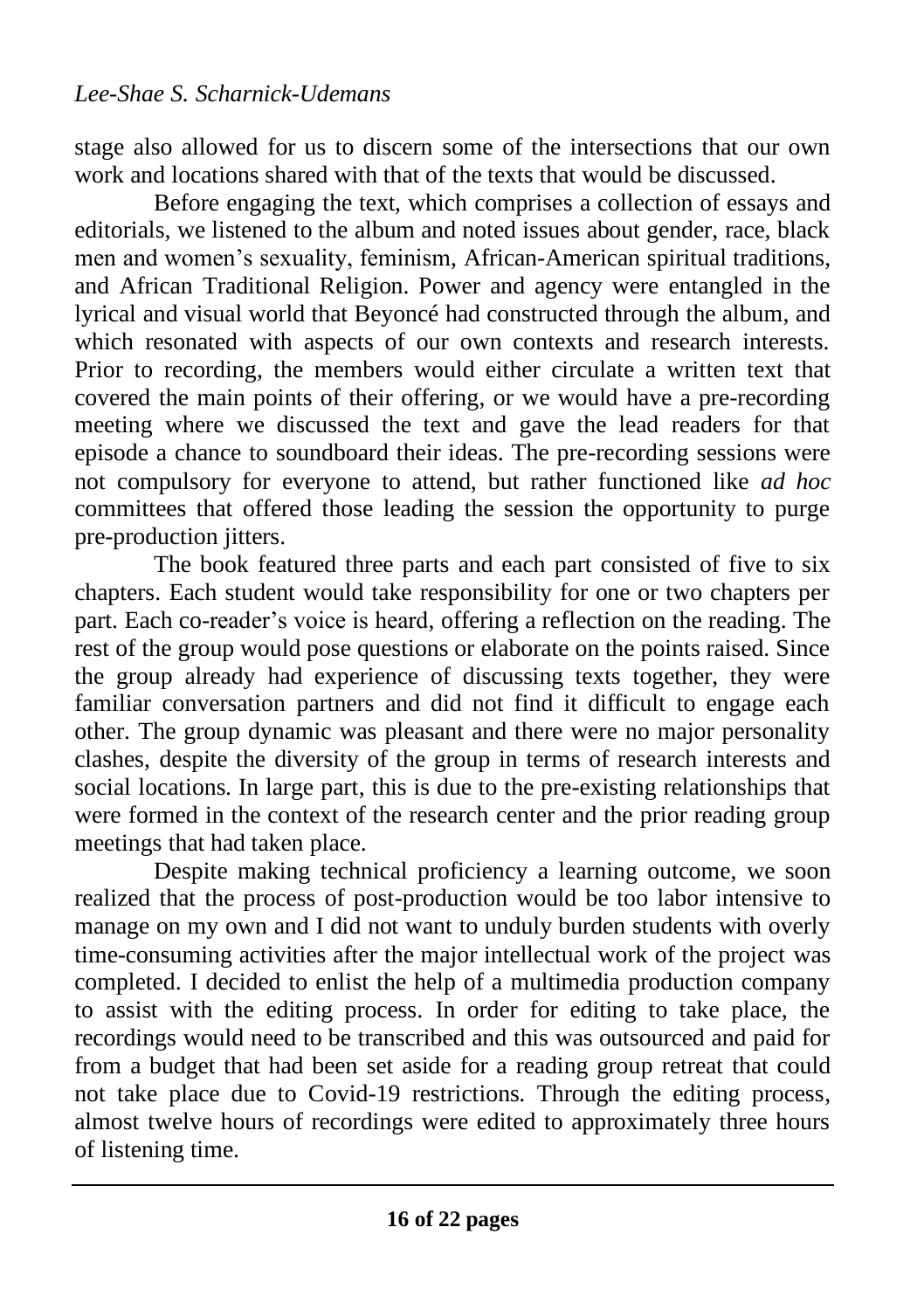In a post-production conversation, we tried to make sense of how we could collectively maintain ownership of the research product and our experiences while producing scholarship about it. From the outset I was clear that I would need to produce an academic article in order to meet accountability standards set for academics in our faculty. Since the project was an experiment in co-production, we agreed that we could each reflect on our experiences of its production and that if we decided to analyze our conversations for research purposes, we would first seek the permission of the collective<sup>7</sup>. Furthermore, we agreed in good faith to inform each other of where the work traveled. All members of the reading group agreed that they would like to produce another set of conversations in this style. This unexpected and heartening outcome agrees with Webb et al. (2004), that '[p]erhaps the major collegial benefit of a feminist research group is the potential for the development of meaningful, long-term collegial relationships'. The context of the *ReligioTheo* podcast project, a global health pandemic, could potentially have been its greatest challenge. Under these new circumstances, and given its voluntary status, it would have been understandable if not expected for its activities to pause, let alone expand in scope and ambition. The commitment of the group members may be indicative of its collaborative nature, including the intentional co-production and co-ownership of the research product.

It is too early and beyond the scope of this article to assess the success of the podcast as a pedagogical tool outside of this group setting. However, beyond the technical issues and the underestimation of how much pre- and post-production time would be needed, the feminist pedagogy learning outcomes of the project were achieved. The six principles of feminist pedagogy that have structured my approach to teaching as a feminist scholar of religion, were maintained as both terms of reference as well as guides for practice. Once the podcast is circulated to a broader audience, more data will

 $7$  This is mostly why this article has not included a reflection on the experiences of the other participants and has mainly focused on my engagement with the process of facilitating its production. Given our emphasis on co-production and the underlying philosophy that all students are knowledge producers in their own capacities, it was agreed that we would all maintain the right to share our own experiences in this project first.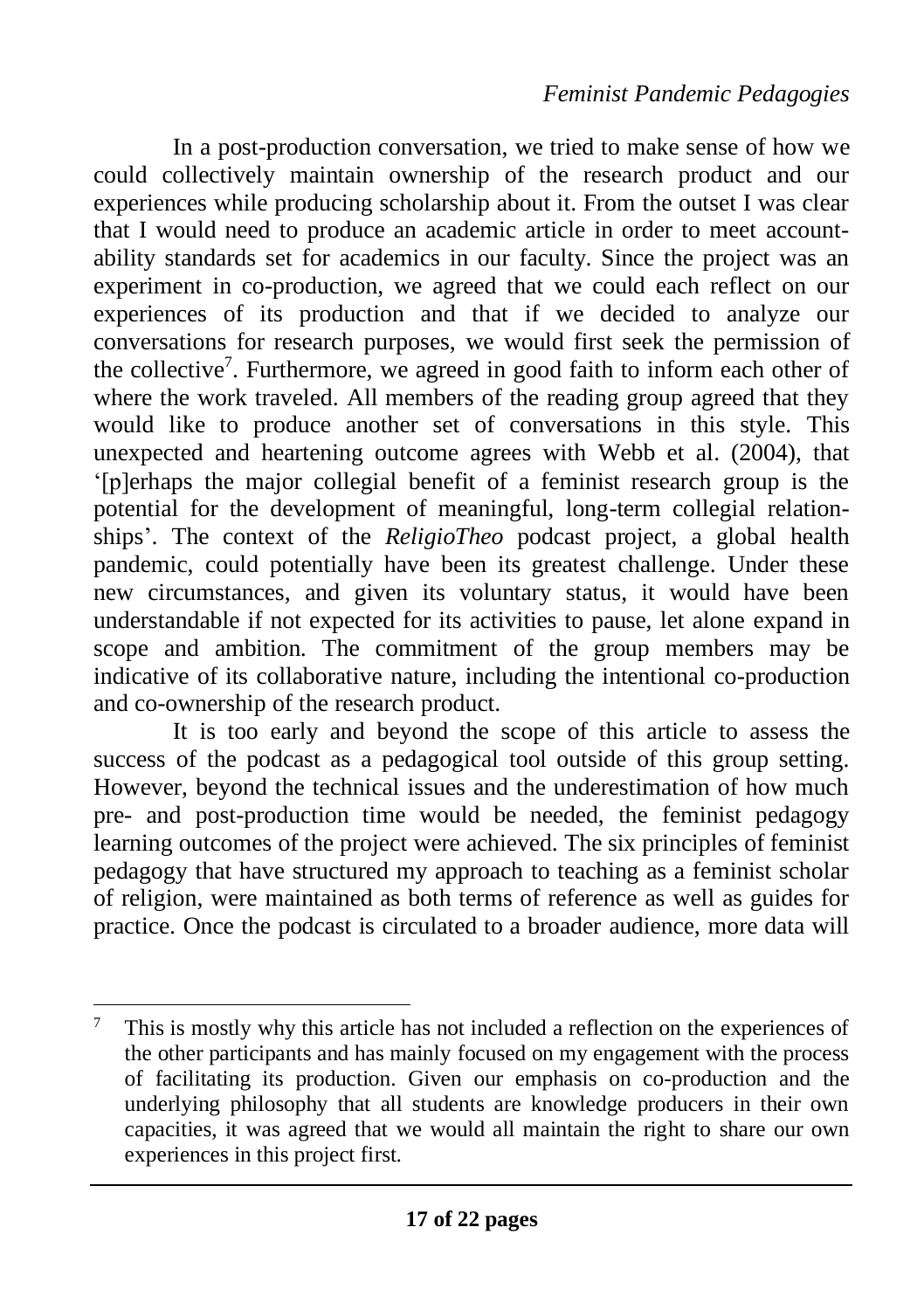be produced, and this may propel a different kind of analysis to that which is offered in this article.

# **Conclusion**

In conclusion, this article is certainly not providing a prototypical guide for how to facilitate learning in a pandemic. In sharing my experiences as a scholar and pedagogue during the pandemic, this essay contains a modest call for scholars of religion, irrespective of our research orientations, to consider how we are facilitating knowledge production with students during this time. While over a year has passed since the first national lockdown in South Africa, given the ongoing status of the pandemic, controversy surrounding the acquisition and distribution of a vaccine, the effects of the economic fallout on the livelihoods of millions of South Africans, the pre-emptive, protective restrictions regarding social activities which preclude the possibilities of collective grieving at a time when death is a constant companion, and the sustained intensity of the shadow pandemic of gender-based violence, it is both difficult and hubris to make firm claims regarding the possibilities that any pedagogical interventions may yield. Instead, the uncertainty of these times requires that our orientation towards teaching and learning remains as flexible as possible. If there was ever a time to revise how we teach, supervise, and produce knowledge, the pandemic has compelled us to do just that. It is my hope that this reflection on a feminist pedagogical experiment and the argument for the consideration of the wisdom that feminist approaches to research and attaching may offer, especially in times of crisis, might deepen our understanding and capacity to respond to our students' changing needs within and beyond the conditions of this global health catastrophe.

# **References**

- Adams, C. & E. Rose 2014. Will I ever connect with my students? Online teaching and the pedagogy of care. *Phenomenology and Practice* 8, 1: 5-16. doi: [10.29173/pandpr20637](http://dx.doi.org/10.29173/pandpr20637)
- Ali, K., J. Watts Belser, G.Y. Kao, & S.T.J. Smith 2020. Living it out: Feminism during Covid-19. *Journal of the Feminist Studies in*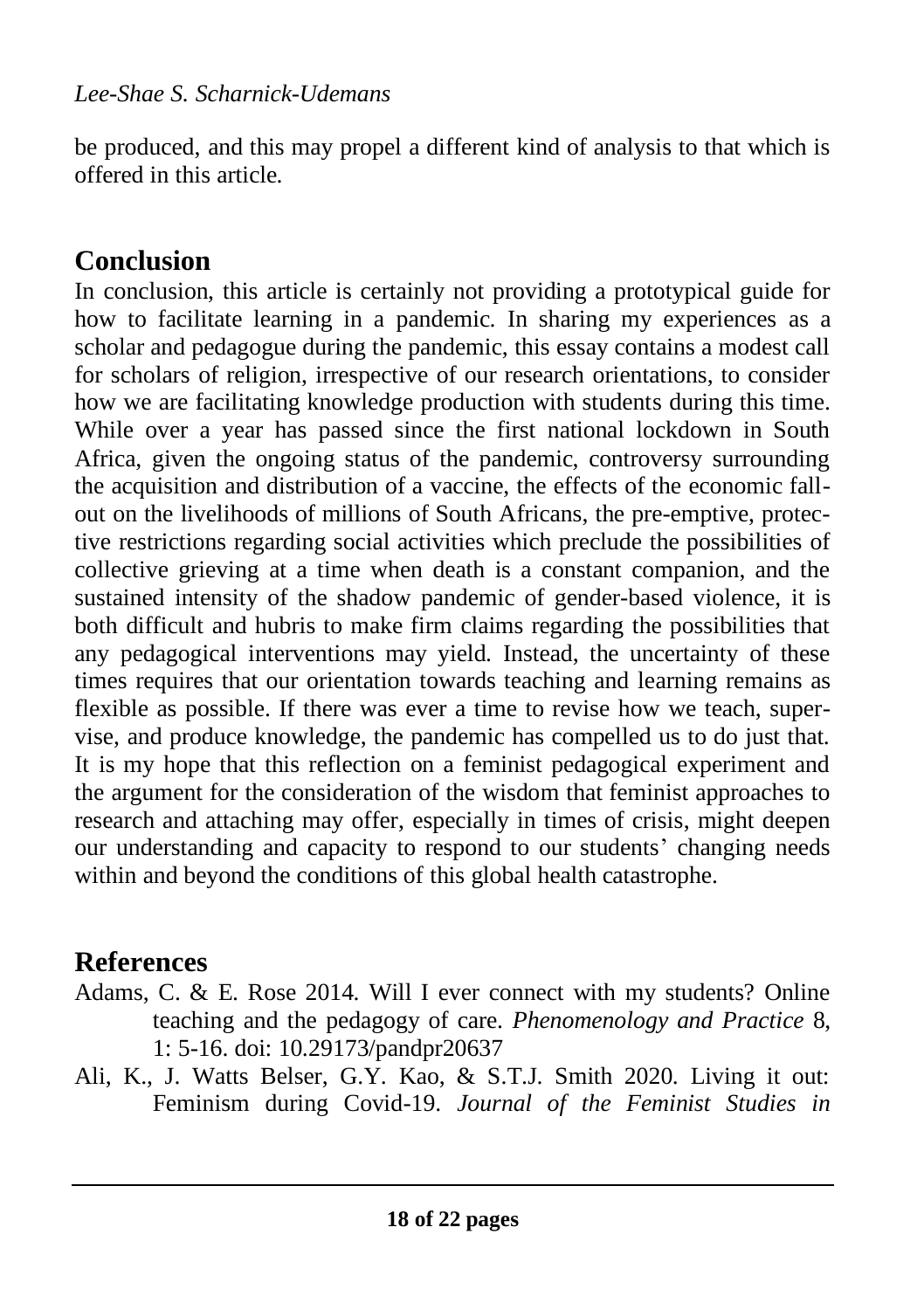*Religion* 36, 2: 107-116. URL: https://www.jstor.org/stable/10.2979/ jfemistudreli.36.2.08

- Anderson, T. & J. Dron 2011. Three generations of distance education pedagogy. *The International Review of Research in Open and Distributed Learning*, 12, 3: 80-97. doi: https://doi.org/ 10.19173/irrodl.v12i3.890
- Berkhout, S.G. & L. Richardson 2020. Identity, politics, and the pandemic: Why is Covid-19 a disaster for feminism(s)? *History and Philosophy of the Life Sciences* 42, 4: 1-6. doi: [https://doi.org/10.1007/s40656-](https://doi.org/10.1007/s40656-020-00346-7) [020-00346-7](https://doi.org/10.1007/s40656-020-00346-7)
- Bhana, D., R. Morrell, T., Shefer, & S. Ngabaza 2010. South African teachers' responses to teenage pregnancy and teenage mothers in schools. *Culture, Health and Sexuality: An International Journal for Research, Intervention and Care* 12, 8: 871-883. doi: https://doi.org/ 10.1080/13691058.2010.500398
- Chidester, D. 2013. Postgraduates producing knowledge. *Journal for the Study of Religion* 26, 1: 5-7.
- Clark, B. 2020. Gender-based violence and Covid-19 in South Africa: The clash of pandemics. *LexisNexis*. Available at[:](https://www.lexisnexis.co.za/__data/assets/pdf_file/0005/820373/LN_ROL_CAFE_White_Paper_20201202.pdf) https://www. lexisnexis.co.za/\_\_data/assets/pdf\_file/0005/820373/LN\_ROL\_CAF E\_White\_Paper\_20201202.pdf. (Accessed on May 7, 2021.)
- Desmond Tutu Centre Annual Report. 2020. Desmond Tutu Centre for Religion and Social Justice Annual Report. Available at: https:// desmondtutucentre-rsj.uwc.ac.za/publications/#annualreports. (Accessed on June 14, 2021.)
- Eisenlohr, P. 2012. Media and religious diversity. *Annual Review of Anthropology* 41, 1: 37-55. doi: [http://dx.doi.org/10.1146/annurev](http://dx.doi.org/10.1146/annurev-anthro-092611-145823)[anthro-092611-145823](http://dx.doi.org/10.1146/annurev-anthro-092611-145823)
- Engelke, M. 2010. Religion and the media turn: A review essay. *American Ethnologist* 37, 2: 371-379. URL: https://www.researchgate.net/ publication/44207151\_Religion\_and\_the\_Media\_Turn\_A\_Review\_E ssay
- England, K.V. 1994. Getting personal: Reflexivity, positionality, and feminist research. *The Professional Geographer* 46, 1: 80-89. doi[:](https://doi.org/10.1111/j.0033-0124.1994.00080.x) https:// doi.org/10.1111/j.0033-0124.1994.00080.x
- Fidler, D.P. 2020. Vaccine nationalism's politics. *Science* 369, 6505: 749. doi:  $10.1126$ /science abe $2275$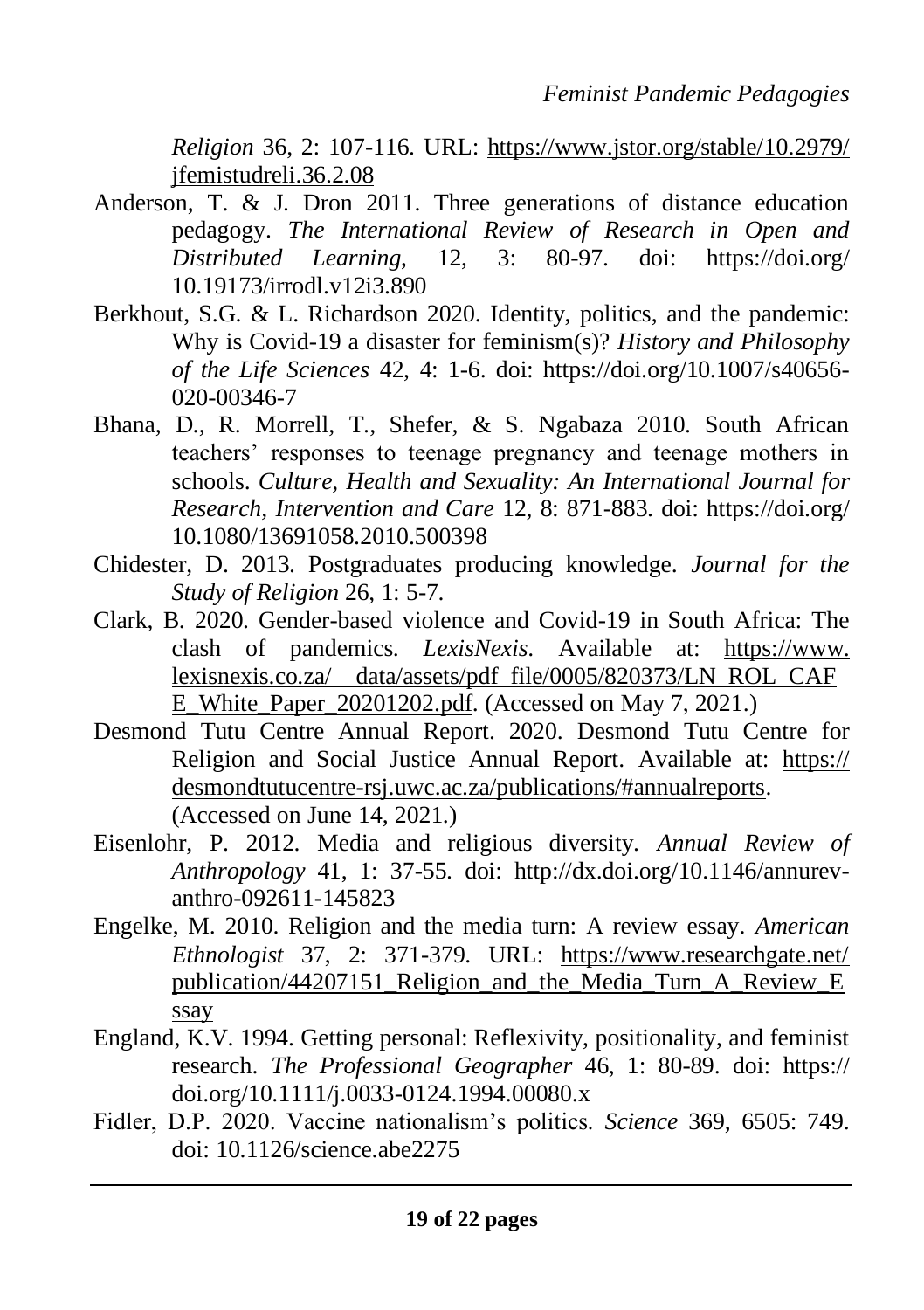- Gachago, D., C. Livingston, & E. Ivala 2016. Podcasts: A technology for all? *British Journal of Educational Technology* 47, 5: 859-872.
- Hackett, R.I.J. & B.F. Soares (eds.) 2014. *New media and religious transformations in Africa*. Bloomington: Indiana University Press. URL[:](https://www.new-directions.sps.ed.ac.uk/hackett-soares-eds-new-media-religious-transformations-africa/) https://www.new-directions.sps.ed.ac.uk/hackett-soares-edsnew-media-religious-transformations-africa/
- Hames, M.M.P. 2016. Black feminist intellectual activism: A transformative pedagogy at a South African university. PhD thesis, African Gender Institute, University of Cape Town, Cape Town.
- Hess, A. & K. Macomber 2020. My parents never read my papers, but they watched my film: Documentary filmmaking as feminist pedagogy. *Gender and Education* 33, 3: 306-321. doi: https://doi.org/10.1080/ 09540253.2020.1763921
- Ho, H. & I. Dascalu 2020. Global disparity and solidarity in a pandemic. *Hastings Center Report* 50, 3: 65-67. doi: 10.1002/hast.1138
- Hountondji, P.J. 2009. Knowledge of Africa, knowledge by Africans: Two perspectives on African studies. *Revista Crítica de Ciências Sociais*  1, 1. doi: 10.4000/rccsar.174
- Jandrić, P. 2020. Postdigital research in the time of Covid-19. *Postdigital Science and Education* 2: 233-238. doi: https://doi.org/10.1007/ s42438-020-00113-8
- Jandrić, P. & S. Hayes 2020. Writing the history of the present. *Postdigital Science and Education* 2: 1062-1068. doi: https://doi.org/10.1007/ s42438-020-00168-7
- Juhasz, A., L. Wexler, L. Losh, & S. Irish 2020. Feminist pedagogy in a time of Coronavirus pandemic. *Cuny Academic Works*. URL: https:// academicworks.cuny.edu/bc\_pubs/261/
- Kay, R. 2012. Exploring the use of video podcasts in education: A comprehensive review of the literature. *Computer in Human Behaviour*  28, 3: 820-831. doi: https://doi.org/10.1016/j.chb.2012.01.011
- Kinkaid, E., K. Brain, & N. Senanayake 2019. The podcast-as-method? Critical reflections on using podcasts to produce geographic knowledge. *Geographical Review* 110, 10: 78-91. doi: https:// doi.org/10.1111/gere.12354
- Lewis, H. 2020. The Coronavirus is a disaster for feminism: Pandemics affect men and women differently. Available at[:](https://www.theatlantic.com/international/archive/2020/03/feminism-womens-rights-coronavirus-covid19/608302/) https://www.theatlantic.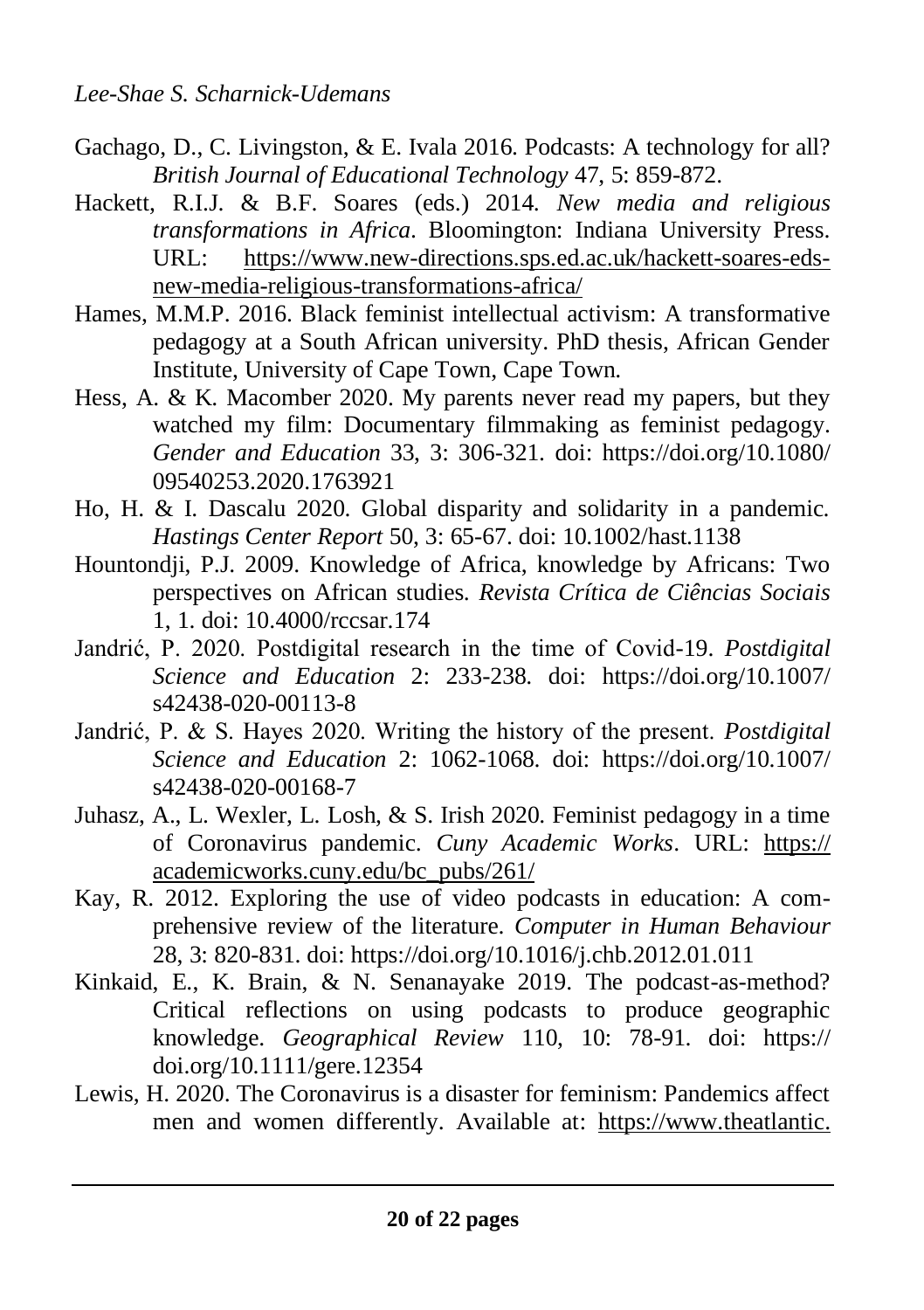com/international/archive/2020/03/feminism-womens-rightscoronavirus-covid19/608302/. (Accessed on May 7, 2021.)

- Meraviglia, C. & A. Dudka 2020. The gendered division of unpaid labor during the Covid-19 crisis: Did anything change? Evidence from Italy. *International Journal of Sociology* 51, 1: 64-75. doi: https:// doi.org/10.1080/00207659.2020.1832346
- Moorhouse, B. & M.C. Tiet 2021. Attempting to implement a pedagogy of care during the disruptions to teacher education caused by COVID-19: A collaborative self-study. *Studying Teacher Education*. doi: [10.1080/17425964.2021.1925644](https://doi.org/10.1080/17425964.2021.1925644)
- Nadar, S. & S. Reddy 2015. God's justice is social justice: Exploring African feminist theologies in a Master's programme at two South African higher education institutions. *The Ecumenical Review* 67, 4: 591-606. doi: 10.1111/erev.12193
- Nadar, S. & S. Reddy 2016. From instrumentalization to intellectualization: Response to silent scripts and contested spaces. *Journal of Feminist Studies in Religion* 32, 1: 136-142. doi: 10.2979/jfemistudreli.32.1.15
- Nadar, S., S. Reddy, C. Van der Walt, L. Siwlia, & E. Gerle 2014. 'Flourishing guinea pigs': Exploring intersectionality and interdisciplinarity in a master's programme on gender, religion and health at two South African universities. *The Journal for Gender and Religion in Africa* 20, 2: 203-230.
- Newham, G. & A. Du Plessis 2020. How might the Covid-19 lockdown affect public safety in SA? Available at[:](https://issafrica.org/iss-today/how-might-the-covid-19-lockdown-affect-public-safety-in-sa) https://issafrica.org/isstoday/how-might-the-covid-19-lockdown-affect-public-safety-in-sa. (Accessed on May 7, 2021.)
- Olukoshi, A. 2006. African scholars and African studies. *Development in Practice* 16, 6: 533-544. doi: 10.1080/09614520600958116
- Reichelt, M., K. Makovi, & A. Sargsyan 2021. The impact of Covid-19 on gender inequality in the labor market and gender-role attitudes. *European Societies* 23: S228-S245. doi: https://doi.org/10.1080/ 14616696.2020.1823010
- Seedat, F. & S. Nadar 2020. Between boundaries, towards decolonial possibilities in a feminist classroom: Holding a space between the Qur'an and the Bible. *Religion & Theology* 27: 229-249. doi: 10.1163/15743012-02703003